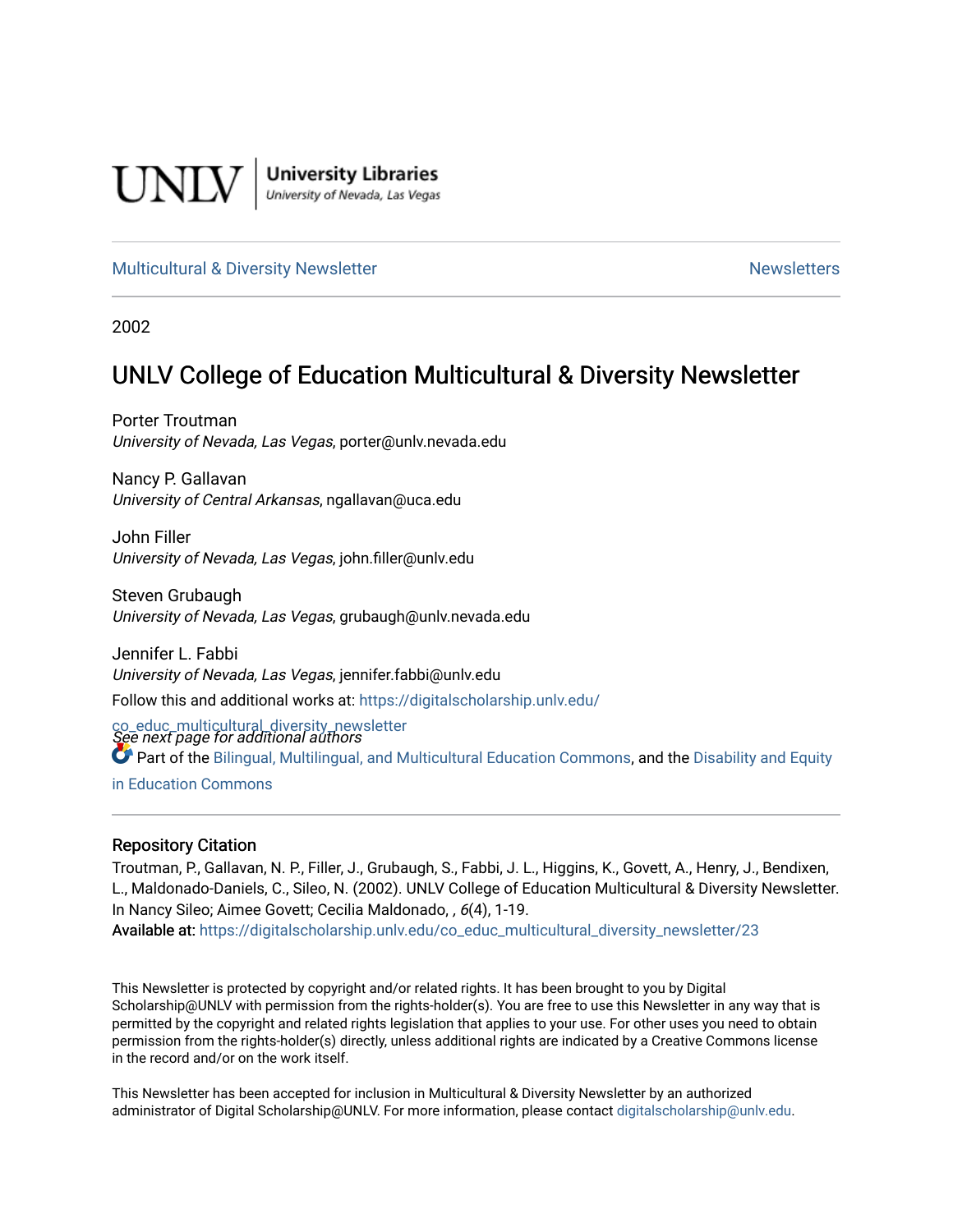#### Authors

Porter Troutman, Nancy P. Gallavan, John Filler, Steven Grubaugh, Jennifer L. Fabbi, Kyle Higgins, Aimee Govett, Jean Henry, Lisa Bendixen, Cecilia Maldonado-Daniels, and Nancy Sileo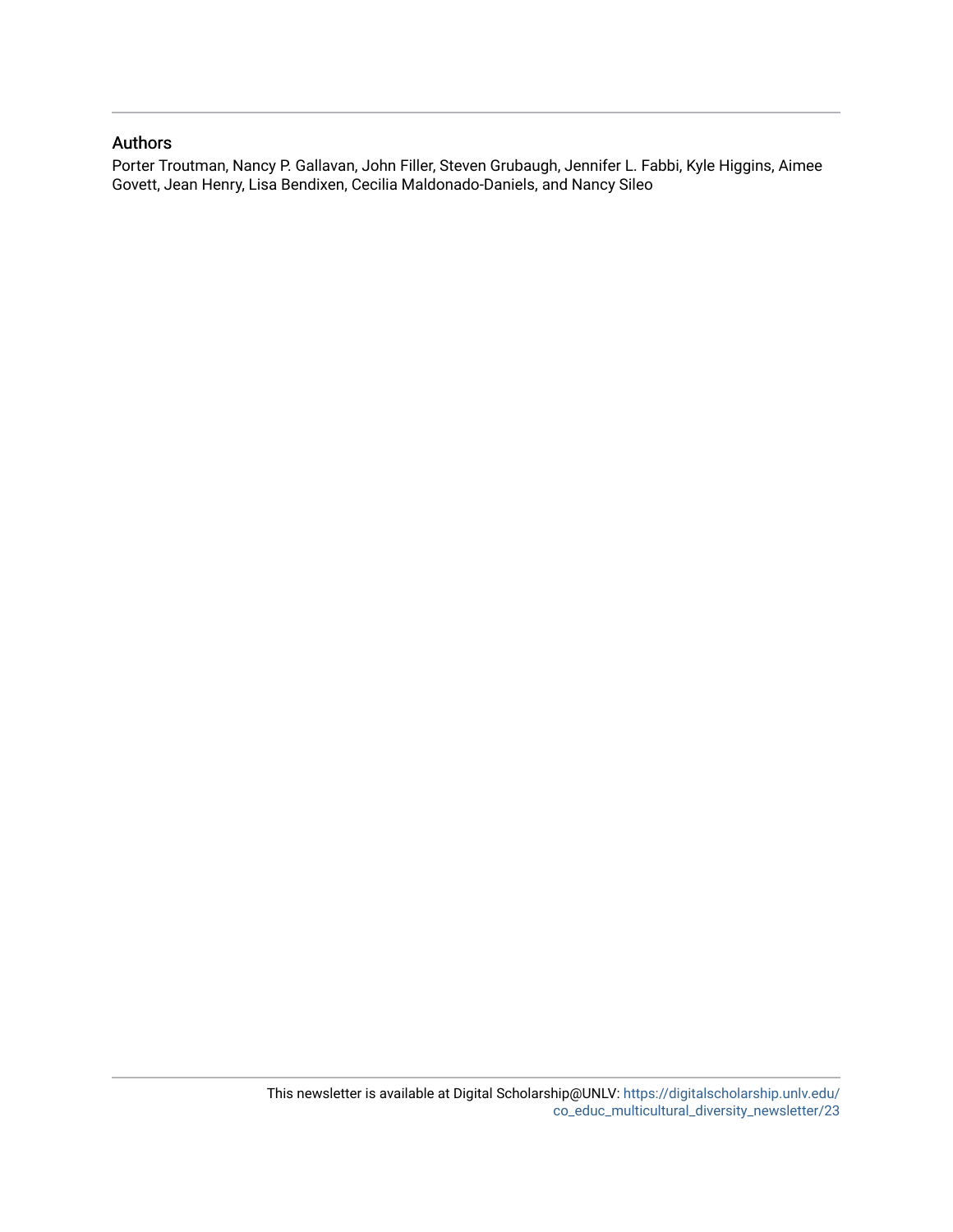

### **Multicultural & Diversity Newsletter**  Published by the Multicultural & Diversity Committee

Volume 6, Issue Number 4, 2002

Members of the Multicultural & Diversity Committee: Porter Troutman (Co-chair), Nancy Gallavan (Co-chair), John Filler, Steven Grubaugh, Jennifer Fabbi, Kyle Higgins, Aimee Govett, Jean Henry, Lisa Bendixen, Cecilia Maldonado, and Nancy Sileo

Nancy Sileo, Aimee Govett, &Cecilia Maldonado, Editors \*\*\* This newsletter is published twice a semester. The articles that appear in the newsletter are based on author interest and consist of both scholarly work and opinion pieces. For further information regarding submissions contact Nancy Sileo (sileo@ unlv.edu),

Aimee Govett (govetta@ unlv.edu), or Cecilia Maldonado (ceciliam@ unlv.edu). \*\*\*



Page 1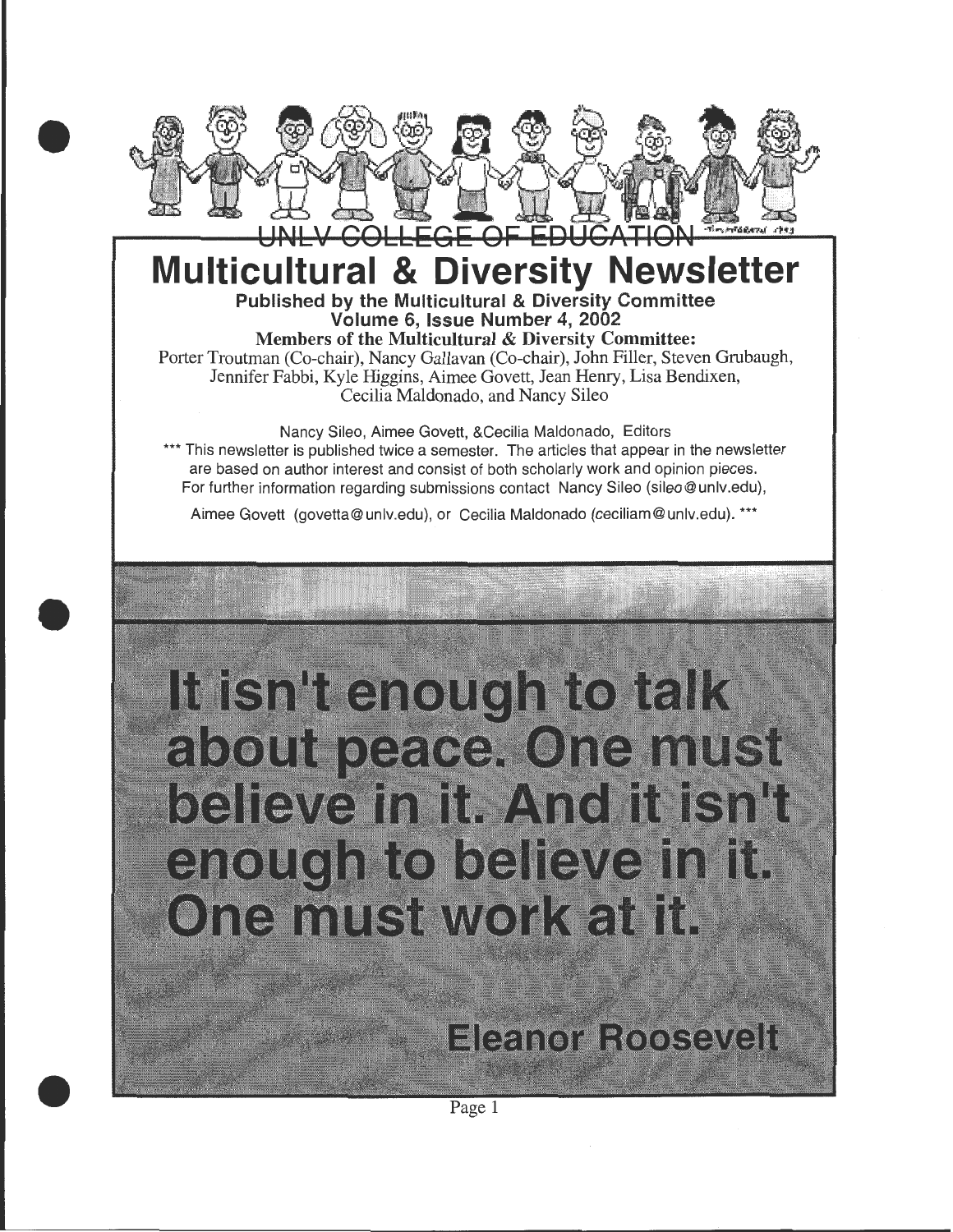### • **INVITED GUEST COLUMN AIDS THROUGH A CHILD'S EYES**  By Barbara Webb

Over the years, as a school psychologist, I have met many wonderful children that hold a special place in my heart, children I will never forget. Many times a child has given me a special drawing or writing that I have tucked away in my file drawer. I recently visited with a young man that I first met two years ago. He was born with AIDS and is currently in the seventh grade.

Two years ago, I had been asked to complete an educational determine if he had a learning disability. When I asked him for a sample of his writing, he gave me the following letter. A copy of the letter was placed in my special file and during our recent visit I asked him if I could share it. He and his mother agreed to share the letter with anyone to promote a better understanding of what life it like living with AIDS.

#### 4/14/00

•

•

#### *Dear People,*

*My name is* \_ \_ . *I was born 1/1/88 and I have a disease called AIDS. I would like to tell you about it and my life. I was adopted by a nice, caring, and wonderful woman who I call mom. When I was born the doctors thought I was not going to make it to three, but here I am and I am twelve years old. The only reason I'm here is because of my mom. She took me back to Washington D.C. where NIH is. I am on this new drug now called IL-2.* 

*IL-2 has done a lot for me. I get two shots a day once a week, every eight weeks. It makes me feel bad. One time it made me so sick I had trouble breathing and I had to be taken to the hospital. I have to take a lot of medication. Sometimes I don't take it. Then 1 remember what will happen to me if I don't. I just get sick of taking so much medication.* 

*I have a lot of friends in my neighborhood. They don't care if I have AIDS. That is one of the reasons that I like them. They try to help me out when I need help and they are there to talk to me when I need someone to talk*  *to. I like my life the way it is. Having AIDS has still messed my life up. I wanted to join the army but I can't because I have AIDS. I can still do some of the other things. I want to go to college and get a good job.* 

*All you people that are scared of people with AIDS don't need to be. AIDS is a virus that is on the inside of the human body. You can't see it. You can't get AIDS from standing next to somebody that has it, hanging around someone that has it, or drinking from the same*  glass. You can get AIDS from blood *transfusions, body fluids, or being born with it.* AIDS means Acquired Immune Deficiency *Syndrome. The most dangerous people with AIDS, are the ones that don't know they have it. They could give it to somebody else and they wouldn't even know it.* 

*I hope in the future they find a cure. They are doing it step-by-step getting closer and closer. I hope they find some new technology that can help the people with AIDS and the people with other diseases.* 

*Love, (signature)* 

#### **FEATURED GUEST COLUMN LATINOS IN THE WORKPLACE: A VIABLE BUT MISUNDERSTOOD GROUP**

By Cecilia Maldonado, Ph.D.

Changing demographics are effecting a change in the makeup of the U.S. workforce. Employers, indeed most organizations must devote more attention to the way they function. They must better appreciate and understand who their most important and critical stakeholders are now and who they will be in the future.

Recent census data suggests significant growth in the Latino population. Organizations must become more cognizant of the economic impact of this growth and must recognize that participatory rates of Latinos in the workforce are increasing and will continue to do so.<br>According to Cavanaugh (2001), many According to Cavanaugh organizations are finding that being culturally diverse is not only the nght thmg to do but the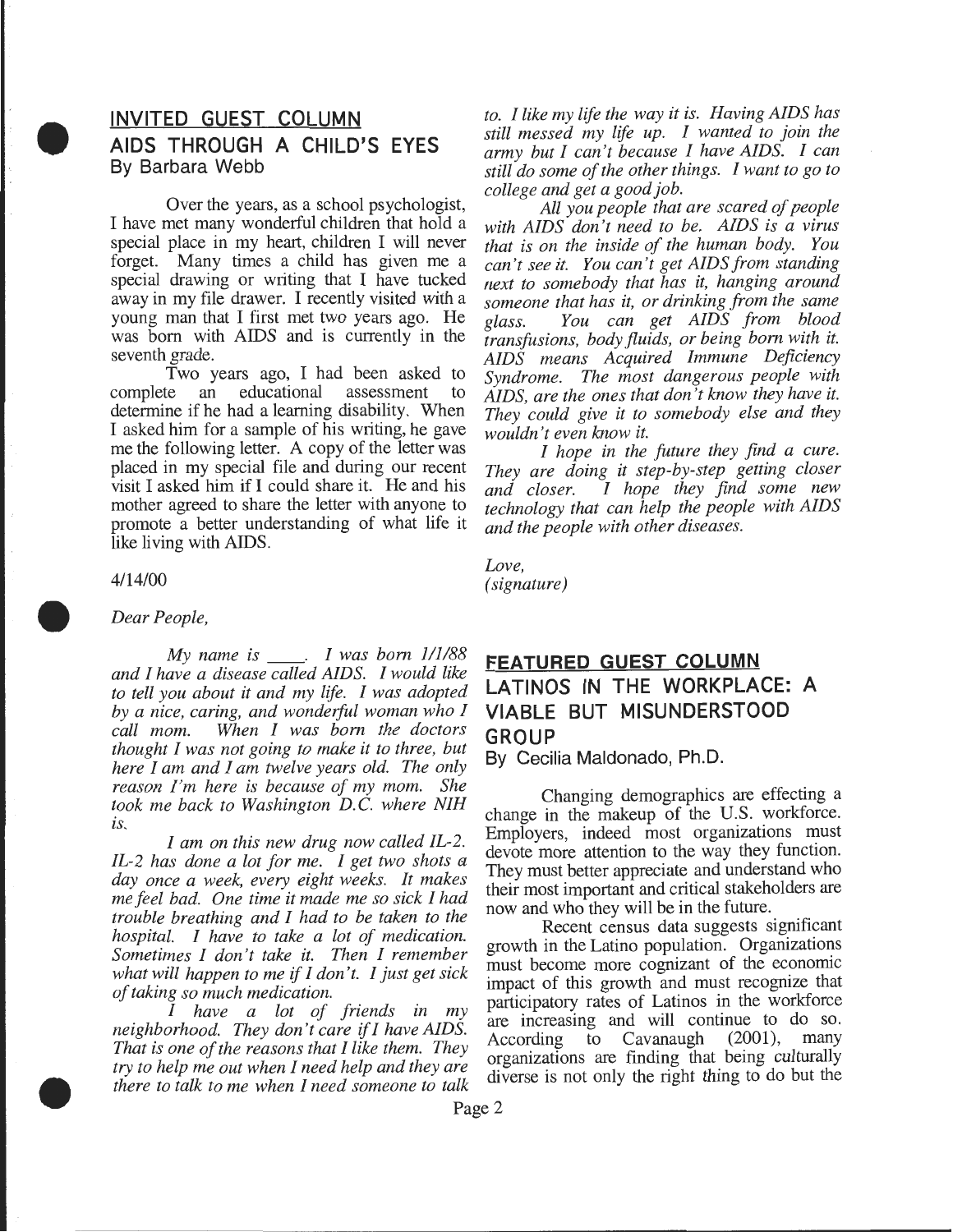only thing to do. Diversity must become a priority and organizations must no longer invest in diversity programs because of state and federal mandates but rather because not doing so, will adversely affect their organization's bottom line. Organizations that were traditionally led by an all white, all male team will need to rethink their internal and external strategies if they are to compete in a changing world (Cavanaugh, 2001).

•

•

•

This growth in the Latino population has resulted in a heightened intellectual and media focus on this population, and requires more change in the way organizations and businesses structure their conduct and operations. rapid growth in the Latino population means that businesses and organizations must not only become more aware of the increasing diversity within their ranks, but must recognize the increasing economic viability of Latinos as a group. That is, they must develop unique, yet effective strategies that will allow them to effectively market to the population at large, but also to what has clearly become an important economic force. This market can be a key to an organization's growth and potential; it represents "a trillion dollars and growing", according to Lewis, Vice President of Walt Disney World Resort (cited in Cavanaugh, 2001). In addition to marketing as a way to capitalize on this significant economic potential, businesses must recognize that the most critical workforce issues for the Latino population is significant growth in the number and types of jobs open to Latinos, but also just as critical, is a significant improvement in their working conditions and job benefits.

However, none of this will be an easy task. Certainly education is a critical ingredient, but just as critical is the recognition that Latinos (some prefer the term "Hispanic") are not a monolithic ethnic group. Rather, it is a salad bowl, a mixture of rich and diverse cultures and traditions, uniquely woven together by a common thread - language. While different dialects are spoken, the Spanish language is a real unifying force, often a real badge of Latino ethnicity. Speak it, and you will be spoken to. Understanding the importance of language and thus communication, is also a real key to successfully maximizing one's economic potential in the Latino community and in solving

#### many potential workforce issues. **Latinos are a Diverse Group**

The Latino population is extremely diverse. Because the ethnic label *Hispanic* has been assigned to it, often it is assumed that this group is homogeneous. Latinos come from various countries, each with different histories of colonization, indigenous ancestry, and cultural traditions. Each group immigrated to the United States for different reasons and brought with them rich and diverse traditions and cultural practices. The most common thread between each of the groups is the Spanish language. The author will not delve deeply into the complicated issues of race and identity (they are issues that have been extensively investigated by have been extensively investigated sociologists and continue to be debated). Most people use the terms *Hispanic* and *Latino*  interchangeably. However, the author chooses to use the term *Latino* and will continue to use this term when referring to this population.

As defined above, the label *Hispanic* has been used by the U.S. Census Bureau, other government agencies, social institutions, social scientists, the media, and the public at large in the United States to lump people whose ancestry comes from one or more Spanish-speaking countries in Central and South America, Spain, Mexico and the Caribbean. However, many fail to comprehend that each of the groups lumped into this category have distinctive histories, cultures, dialects of Spanish, gender, class and political experiences, and reasons immigrating to the United States. It is likely that one Latino group may not be familiar with the culture of the other Latino groups. It is often assumed that knowledge and understanding of one Latino group translates into knowledge of all the Latino groups. The term *Hispanic* all the Latino groups. creates such fallible thinking and this should be clearly recognized and understood by the reader or by others who choose to use this term.

The term *Hispanic,* derives from *hispanoamericanos,* or persons from the former colonies of Spain in the New World and is often rejected by some because of its associations with Spanish colonial power (Oquendo, 1998).

> It (the term *Hispanic)* obscures rather than clarifies the varied social and political experiences in U.S. society of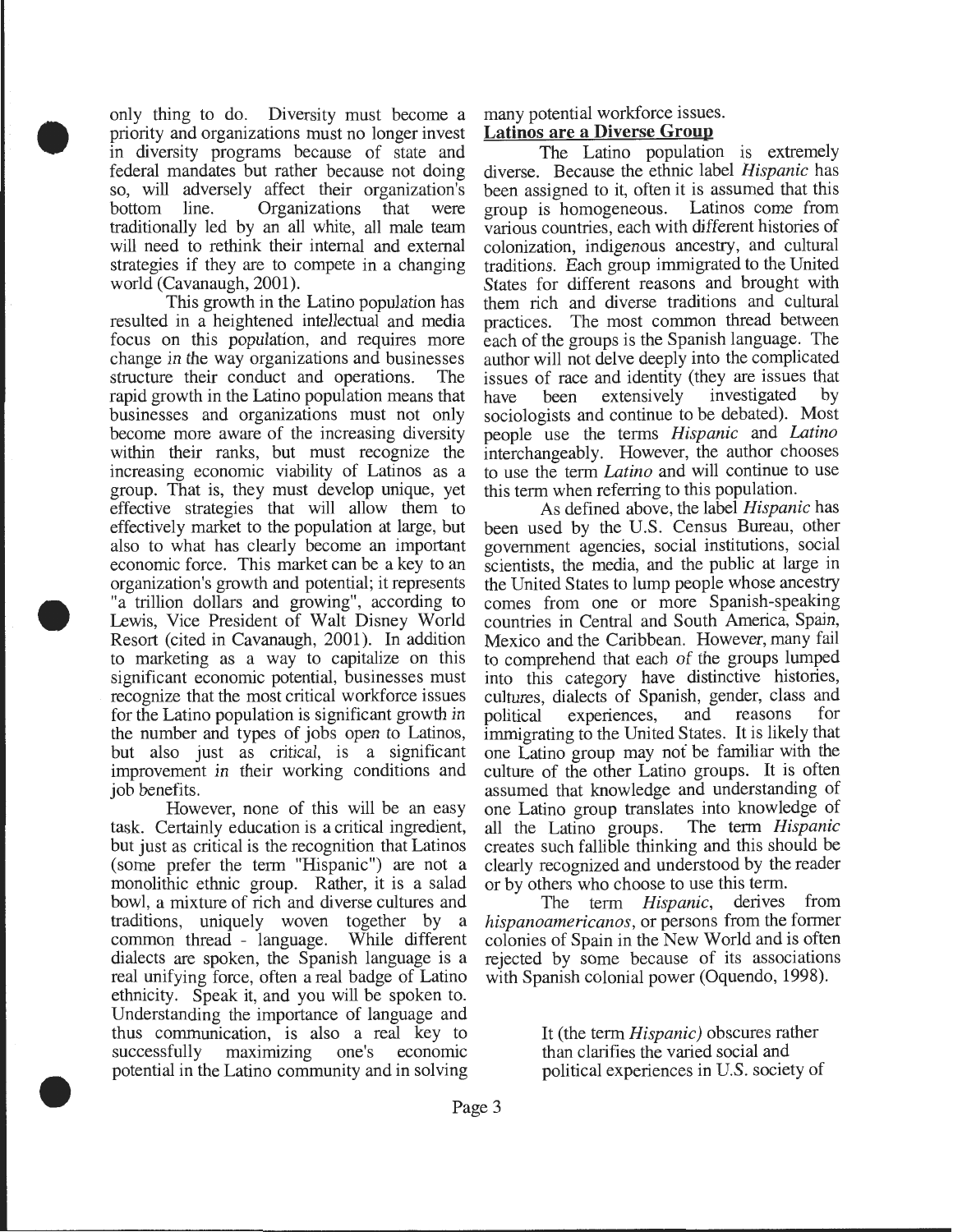more than 23 million citizens, residents, refugees, and immigrants with ties to Caribbean and Central and South American countries. It reduces their distinct relations among themselves and with U.S. society to an ethnic label that in fact fails to do justice to the variety of backgrounds and conditions of the populations to whom it has been applied (Oboler, 1998, p. 4).

•

•

•

Other terms are commonly used in Latino communities such as, Spanish, Spanishcommunities such as, *Spanish, Spanish-American, or Hispano* (Sullivan, 2000). Others, however, prefer to call themselves by their specific nationality rather than using a panethnic label such as *Hispanic or Latino.* Many persons of Mexican origin prefer to be called *Mexican-American,* and some of younger persons in this group prefer the labels *Chicano, Xicano, or Mexicano.* People who come from the Caribbean may use the labels that refer to their country of origin such as, *Cuban-American, Cubano,* and *Dominican* (Sullivan, 2000; Sierra, 2000). People who have origins in Puerto Rico like to use the terms *Puerto Rican, Puertorriquefio, Boricua, or Borinquefio,* the latter terms referring to the names in which the native Taino Indians referred to themselves before being annihilated by the Spanish.

Although the term *Latino* is considered to be a panethnic label, it is a preferred term by many Latinos because it is more inclusive (other countries such as Haiti, Brazil & Mexico are included by definition because of their histories being tied to countries whose languages are derived from Latin) and descriptive. It is a Spanish word (short for latinoamericanos) that provides recognition and respect for its culture; and it lacks connotations to Spanish colonial power. In addition, the term *Latino* has (at least arguably) been adopted by the Latino community itself and could be regarded as part of a broader process of self-definition and selfassertion (Oquendo, 1998).

Overall, both terms are accepted in the workplace. How each Latino prefers to be identified is simply an individual choice. I note that while the author prefers the term "Latino," the U.S. Census Bureau has used the term "Hispanic" to bring all under a common ethnic classification. But, one's decision in terms of

understanding the Latino community can often be a delicate choice, with attendant difficulties for both Latinos and non-Latinos.

Latinos are often misunderstood groups who are often stereotyped because of a lack of understanding of their cultural backgrounds. As their presence continues to grow, they will make up a large percentage of the workforce. Their contributions will be critical to the economic position the U.S. will hold in the global economy. Organizations, in general, will need to expand diversity issues by allowing more minorities opportunities to advance to higher level positions by providing proper training and by valuing the different perspectives these workers bring to the organizations. Businesses are changing their strategies to infiltrate the Latino market. Why shouldn't organizations change their strategies for recruiting and hiring more Latinos for better competitive edge? It is in the best interest of organizations to invest in the Latino workforce as they will be the ones responsible for most of the workload at all levels of the economy in the near future. It will be to the detriment of U.S. businesses to continue to ignore, exploit and leave undeveloped this group so critical to our success .

#### **References**

- Cavenaugh, B. B. (2001, October). Cultural diversity: Setting the tone for American business. *Nation's Restaurant News.*  Retrieved December 31, 2001, from PROQUEST Database.
- Oquendo, A. R. (1998). Re-imagining the Latino/a race. In R. Delgado  $& J.$ Stefancic (Eds.), *The Latina/a condition: A critical reader* (pp. 60-71). New York, NY: New York University Press.
- Oboler, S. (1998). Hispanics? That's what they call us. In R. Delgado & J. Stefancic (Eds.), *The Latina/a condition: A critical reader* (pp. 3-5). New York, NY: New York University Press.
- Sierra, C. M. (2000). Hispanics and the political process. In P. S. J. Cafferty & D.W. Engstrom (Eds.), *An agenda for he twenty-first century: Hispanics in the United States* (pp. 317-348). New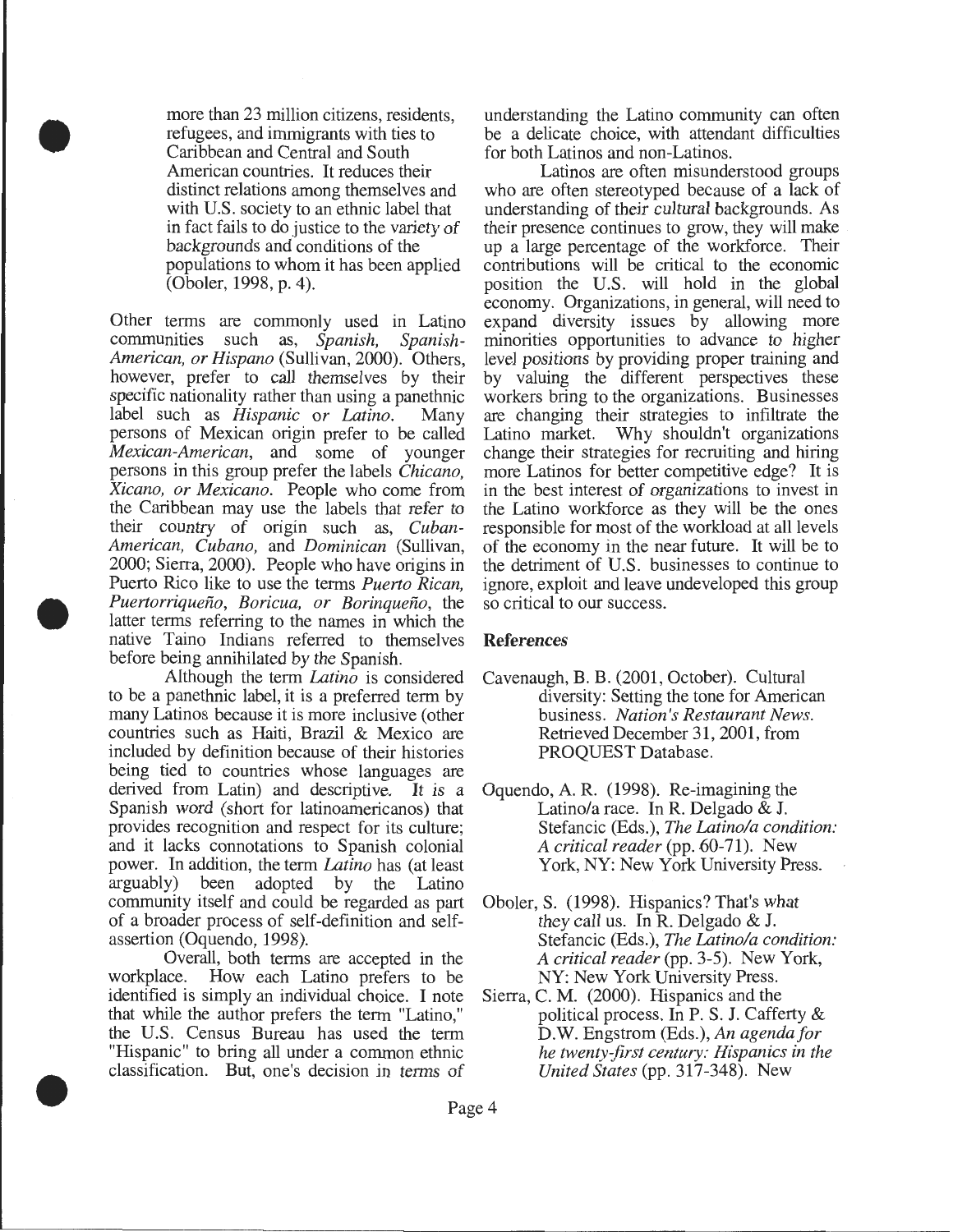Brunswick, NJ: Transaction Publishers .

Sullivan, T. A. (2000). A demographic portrait. In P. S. J. Cafferty & D.W. Engstrom (Eds.), *An agenda for the twenty-first century: Hispanics in the United States* (pp. 1-29). New Brunswick, NJ: Transaction Publishers.

•

•

•

This paper is adapted from a chapter (in press) in Farmer, Farmer & Rajewski's *Diversity in America: Visions of the Future* - *Real Issues About Real People.* 

#### **SECOND LANGUAGE LEARNERS: FINDING A VOICE**  By Steve McCafferty

One of the most important aspects of identity is choosing one's words in the sense that words have a history of usage within any given social contexts that extend their meaning to include, in some cases, any number of psychological associations. The word "green" serves as an example with its current environmental, political, social, and economic overtones. Second language (L2) students as part of acquiring the language are searching for a voice to represent them. Initially, this can be quite a literal process, that is, students are likely to "ventriloquate" the voice of another, to use Bakhtin's term (Holquist, 1990). Because of their search for meaning in context, language References learners rely on those around them to derive the "sense" of words within any one particular discourse community. As a result, they can end up sounding just like those they associate with, although it is important to point out that this process is mediated by their own sense of self, Holquist, M. (1990). *Dialogism: Bakhtin and*  particularly as they become more proficient in the language-culture.

One of the preoccupations of L2 learners and people in general, then, is to distinguish "my word, neutral words and other's words" (Bakhtin as found in Holquist, 1990, p. 68) as a part of discursively forming a sense of self. Indeed, through either direct or indirect use of another's voice, a person is making a kind of statement about that other "1," while at the same time reflecting on his/her own "1." In relation to this concept, it is important to consider Bruner's (1990) idea that "self" is a socially distributed entity, that the narratives that we form are woven out of the voices of what others have said to us and about us, or as expressed by Bakhtin, that "being is a simultaneity, it is always co-being" (Holquist, 1990, p. 22).

The opportunity to encounter multiple voices in American English through reading and discussing literary texts can be an important aspect of the acquisition and production of a voice in English for L2 students. Such exposure allows students to explore other dialogical spaces and modes of expression beyond what they might typically experience in their everyday lives. Offering a breadth of exposure is also important because in addition to finding a voice that represents a sense of self, L2 learners must also begin to become familiar with language use in a number of discursive contexts. Bakhtin (Holquist, 1990, p. 69) noted that we are all *hetroglossic* speakers of a language, that is, we speak differently to people and communities depending on our relationship to them. For example, we are very likely to choose our words quite differently depending on whether we are talking to young children, at a job interview, conversing with long-time friends, etc. Although we rarely reflect on the linguistic complexity involved in being a member of a society, for L2 learners this is truly a monumental challenge. It is also true that L2 learners may not recognize this as an important aspect of their language learning without models and explicit guidance.

Bruner, J. (1990). *Acts of meaning.*  Cambridge, MA: Harvard University Press.

#### **CONNECTING BOOKS AND CULTURES: THE CORETTA SCOTT KING AWARDS**

By Cyndi Giorgis, Jennifer Fabbi, Steve Grubaugh and Frank Serafini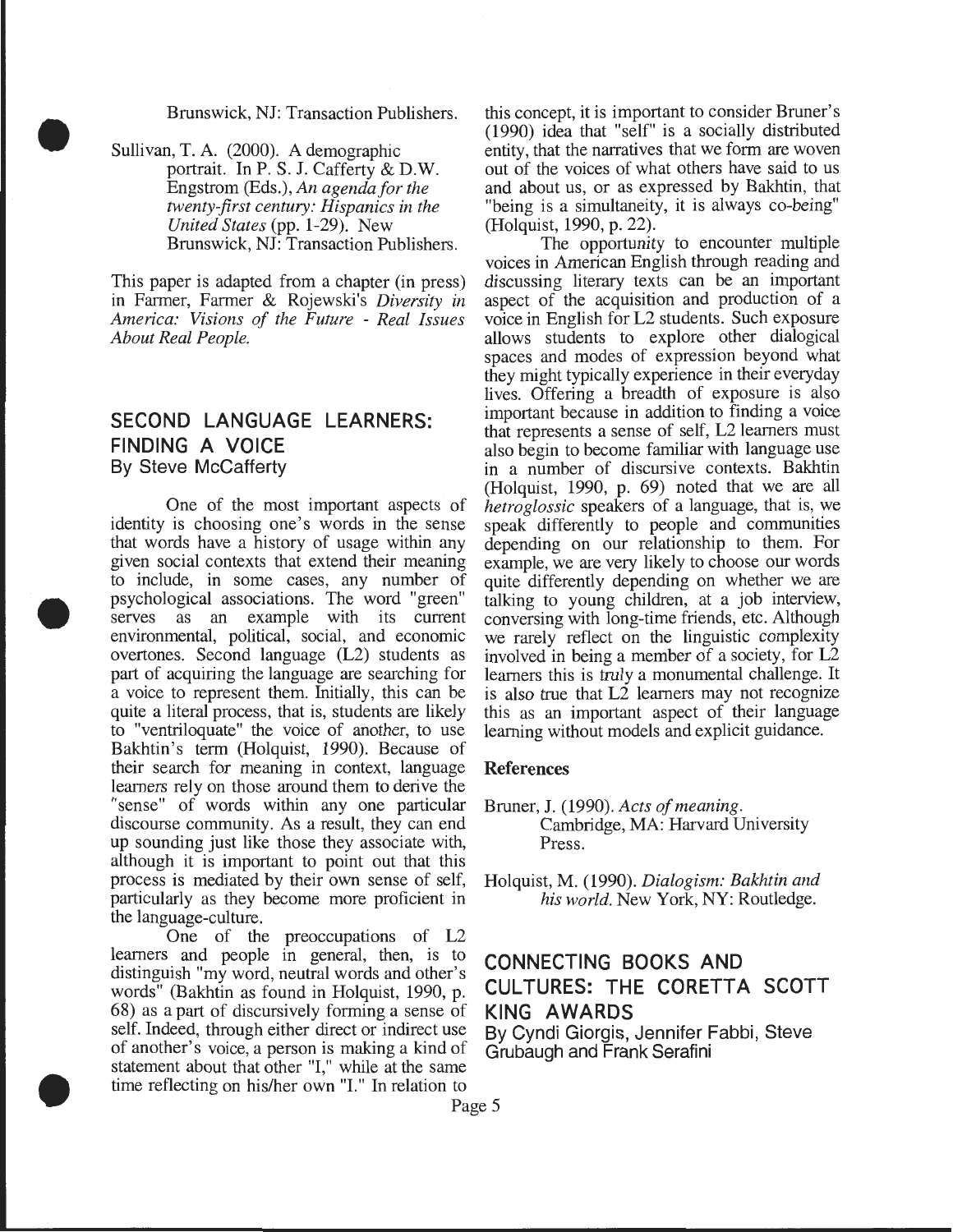Since 1969, books written and illustrated by African American writers and artists have been honored by being named as Coretta Scott King (CSK) Award winners or Honor Books. In 1980, the American Library Association acknowledged the Coretta Scott King Award as an association award thus giving it wider<br>recognition and publicity. What has been recognition and publicity. realized is that these books are for everyone. The stories cross cultural boundaries to illuminate historical perspectives, to highlight connections between ethnicities, and to illustrate the strength of the human spirit. The Coretta Scott King Award also recognizes the incredible artistic abilities of illustrations and the compelling stories offered by authors.

•

•

•

"All of my books are based on stories told by my family ... Although there are those who wish to ban my books because I have used language that is painful, I have chosen to use the language that was spoken during the period for I refuse to whitewash history." So begins Mildred Taylor's author's note in *The Land,*  the 2002 Coretta Scott King Award recipient for writing. This powerful historical novel is a prequel to her 1977 Newbery Medal winner, *Roll of Thunder, Hear My Cry.* The story's narrator is Paul-Edward Logan , the son of a white, plantation-owner father and a slave mother. Paul is treated "almost" like he is white which includes eating at his father's table (except when there are guests) and learning how to read. The young boy also continually conflicts with Mitchell, the son of black sharecroppers, who beats Paul unmercifully because, "You think you way better 'n everybody else." As the novel progresses into Paul's adolescence and adulthood, it focuses on his dream to own land, which is accomplished after years of backbreaking work and numerous refusals from the bank to loan him money. But eventually Paul succeeds despite the ugliness of racial hatred and bigotry that in some respects defined this period in American history. The length of this novel and the use of the vernacular will intimidate casual readers, but for those willing to embrace this awe-inspiring story, they will be richly rewarded.

*Carver: A Life in Poems* by Marilyn Nelson is a 2002 Coretta Scott King Award Honor Book. *Carver* portrays the life of George Washington Carver in a series of lyrical

poems from the perspectives of people who knew him. Footnoted archival photographs complement the text.

The poems provide snapshots of George Washington Carver's life and comprise a poetic biography of the scientist as a young boy, a struggling undergraduate art student, a graduate student in agriculture, and head of the agriculture department at the all black Tuskegee<br>Institute in the late 1800s. The poems are Institute in the late 1800s. The poems are wonderful to read aloud. The book extols wonderful to read aloud. Carver's greatness as a man of art and science, a learner, and especially as a believer in the human spirit. Above all, he was an inspiring teacher, who passed on his knowledge and his goodness to others as can be seen in excerpts from the book:

*As a young man,* 

*" ... He was sweet with the neighbor children. Taught the girls to crochet. Showed the boys a seed he said held a worm cupped hands warmed so it wriggled and set the seed to twitching. Gave them skills and wonders. Knelt with me at bedtime.* "

*As a graduate student teaching assistant, "We had doubts about giving him a class to teach, but he's done a bang-up job with the greenhouse. His students see the light of genius through the dusky window of his skin."* 

*And, in Tuskegee, as a college professor, "Carver is named Superintendent of Poultry Operations in addition to teaching seven classes, testing seed, examining soils, running the Agricultural Experiment Station, preparing bulletins, overseeing the dairy's one hundred and four cows, and maintaining a laboratory with the assistance of the two or three work-study students the budget allows.* "

Yet, with all his abilities, Carver pursued his mission of teaching the poor southern farmer to raise better crops.

*"Dere Dr. carver. I bin folloring The things I heard you say last planting time. I give my cow more corn, less cottonseed*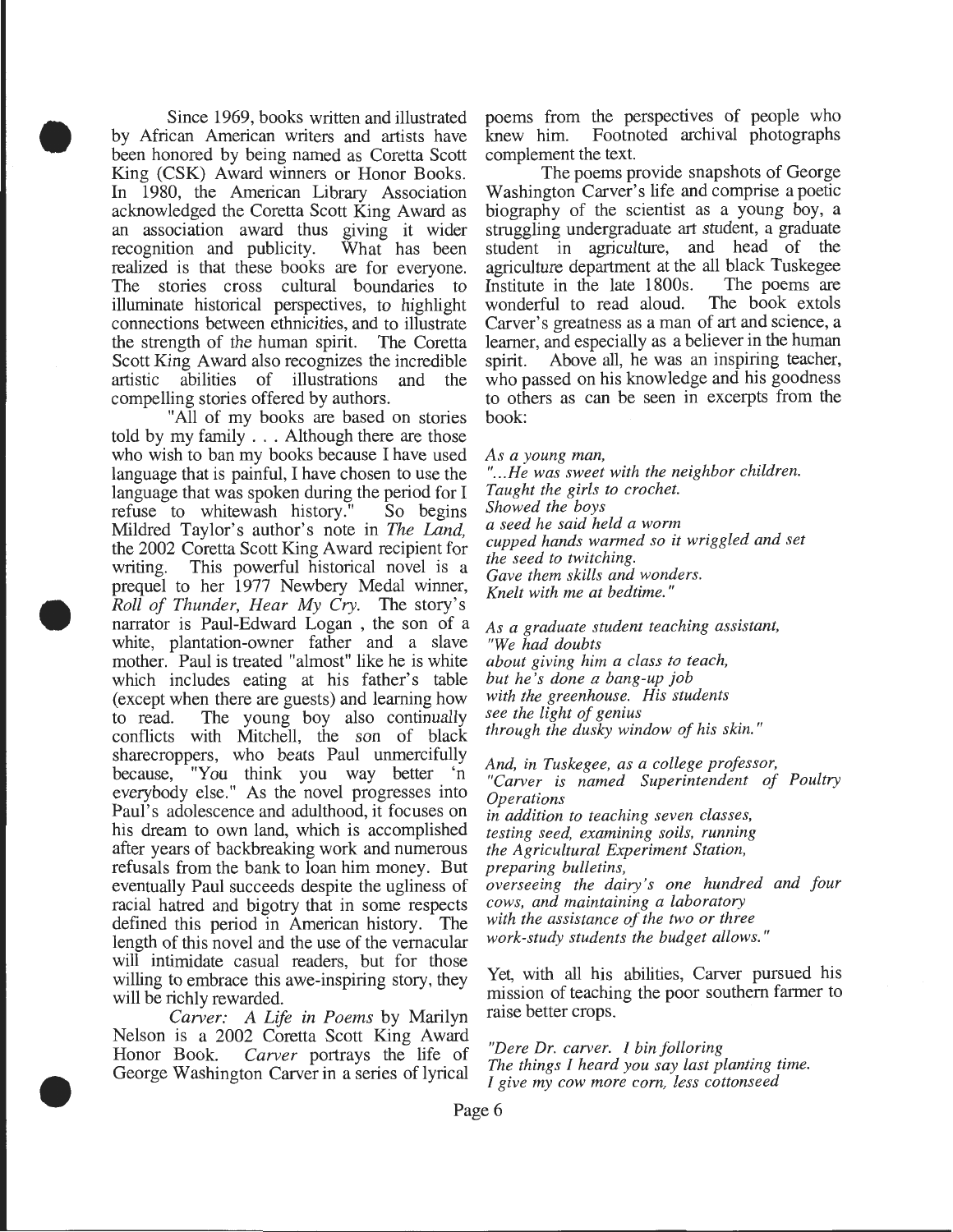*And my creme chirns mo better butter. I'm Riting to you today, Sir, jes to tell You at I furtulize: 800 pounds To the acur las March. Come harves, well It were a bompercrop. How did you found Out you could use swamp mock? I presheate Your anser Dr. Carver by mail soon. What maid my cotton grow? It do fele grate To see the swet off your brow com to bloom. I want to now what maid my miricle. Your humble servint, (name illegible)"* 

•

•

•

Of course, it would help to have young readers know something about Carver's life<br>before reading these poems. The book has before reading these poems. uncommon heart and soul and should prove to be the inspiration for many students to learn more about the great American scientist, George Washington Carver.

Sharon G. Flake is the other recipient of the 2002 Coretta Scott King Author Award Honor for her book, *Money Hungry.* Flake's main character, 13-year-old Raspberry Hill, will do almost anything for money, including selling rotten candy to kids at school, cleaning old peoples' filthy houses, and going without lunch for days. Raspberry stuffs money in coffee cans, drawers, and socks. Her friends think that she is totally obsessed with the green stuff. However, they are unaware that it is fear that keeps her motivated in the collection of money—fear of being homeless, living on the streets with her mother, and having to eat handouts or rely on "friends" that will just eventually tum on you. To Raspberry, it is the crisp, crinkly, powerful money that "will never do you wrong." As Raspberry learns the meaning of family through the situations of some of her friends, and also that some people are worth more than "how much cash they got," this story hits home with themes of greed and expensive lessons learned. Sharon G. Flake, winner of the 1999 Coretta Scott King-John Steptoe Award for new authors for her book, *The Skin I'm In,* has been admired for her humor and authenticity.

Artist Jerry Pinkney is the winner of the 2002 Coretta Scott King Illustrator Award for his paintings in, *Goin' Someplace Special* (text by Patricia McKissack). Pinkney's pencil and watercolor artwork is both bold and detailed, while translucent and complementary of the storyline. The story takes place in a 1950s southern town, where there is only one place open to everyone, no matter what their skin color. 'Tricia Ann is ready to journey to this "someplace special" by herself, and her grandmother finally decides to grant her permission. On the bus, she sees the Jim Crow sign labeled: COLORED SECTION, and Tricia Ann's face expresses her hurt as she continues to encounter the signs and discrimination. When she finally gets to her special place, the massive building rises above all that surrounds it, and she reads the sign: PUBLIC LIBRARY: *AIL* ARE WELCOME. This story is taken from events in author Patricia McKissacks's life while growing up in Nashville Tennessee. Jerry Pinkney has won the Coretta Scott King Award four times, in addition to four Caldecott Honor Medals!

In *Martin 's Big Words,* a 2002 Coretta Scott King Honor Award for illustrations, Doreen Rappaport draws upon the words of Martin Luther King Jr. to create a poetic narrative that embodies the spiritual life and times of the Civil Rights leader. Bryan Collier draws the reader into this powerful story using a blend of photographic images and watercolor paintings to depict scenes from several important episodes of the Civil Rights Era. Utilizing dark backgrounds, illuminated faces and African American images superimposed over stained glass, flags and various symbols of the American South, Collier provides a window into King's childhood experiences and the messages he hoped to instill in all Americans. As Collier writes in the illustrator's notes, "the images of the stained glass windows found throughout the book were used as metaphors to represent the spiritual and anti-racist themes of King's life and vision." As the book continues, the images of the stained glass windows are balanced with images of the American flag representing the struggle for freedom that symbolized King's short life.

"A book lives in those who read and cherish and share it. The Coretta Scott King Award books live where children do: in cities and rural areas; in biographies and folktales; in poetry and history; in music and in picture books"(http://www.ala.org/srrt/csking/disc\_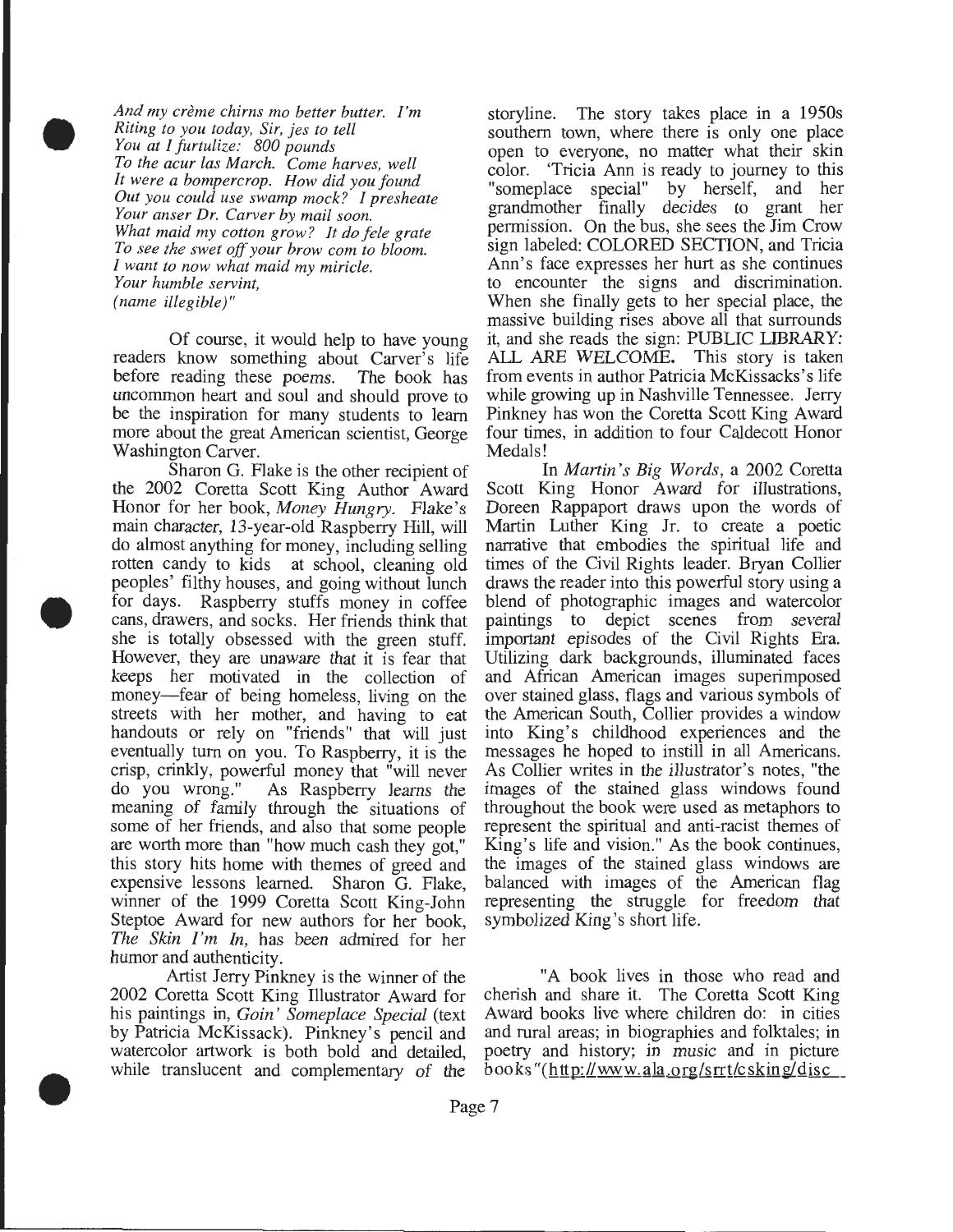guide.html). After three decades, The Coretta Scott King Award winning books as those that will delight and instruct readers by learning more about themselves and those around them.

#### References

•

•

•

- Flake, S. G. (2001). *Money Hungry.* New York: Hyperion/Jump at the Sun. 187 pp. ISBN: 0-7868-0548-X.
- McKissack, P. C. (2001). Ill. by J. Pinkney. *Gain' Someplace Special.* New York: Atheneum/ Anne Schwartz. Unp. ISBN: 0-689-81885-8.
- Nelson, M. (2001). *Carver: A Life in Poems.*  Asheville, NC: Front Street. 103 pp. ISBN 1-88691-53-7 (pbk.)
- Rappaport, D. (2001). *Martin's Big Words.*  Ill. by Bryan Collier. New York: Hyperion/Jump at the Sun. Unp. ISBN 0-7868-0714-8.
- Taylor, M.D. (2001). *The Land.* New York: Fogelman. 375 pp. ISBN 0-8037 1950-7.

#### **RACISM IS ALIVE AND WELL IN SCHOOLS**

By Porter Lee Troutman, Jr. and Nancy P. Gallavan

Racism is a pervasive element in our society and in our schools. Fostering an understanding of racism and other forms of prejudices, biases, and stereotyping in schools goes hand in hand with social justice. Understanding the intricacies of racism provides both teachers and learners a way of understanding and interpreting "Otherness," and demolishes the duality of "us" and "them." This institutionalized duality has only severed to marginalize and exclude many from successfully engaging within school and without. The pervasiveness of this duality has led to institutionalized racism. Briefly, when pedagogical principles such as language and culture are downplayed and sometimes forced<br>into submission within the classroom into submission curriculum, racists' pedagogies, although many times subtle and perhaps unintentional, becomes pervasive.

Racism is a no win for all involved in the schooling theater. It devastates not only learners of color and their academic and self-esteem but also harms all learners when those learners judge themselves within a stereotypical and misconceived standard socially constructed to maintain a false superiority. Therefore, racism as a psychological phenomenon is rooted in the belief that a casual relationship exist between certain inherited physical traits and certain aspects of personality and intellect. Dube (1985) speaks to three types of racism: covert, overt, and reactionary. Overt racism is open and up front, while covert racism is subtle and therefore not easily identified. Reactive racism is sometimes exhibited in the exclusionary tactics of people who themselves have been, or may still be victims of racism.

To overcome such barriers our thinking of mainstream schooling must transform. This transformation in our rethinking at all levels, will reprocess our pedagogical practices. The contextual spaces and the content, informed by (a) the literature, (b) the input we received from focus group colleagues, and  $(c)$  the colleagues, and (c) the<br>iscourse of diversity and contemporary discourse of diversity pluralism, are in process of change through the inclusion of the concepts of social justice, equality and freedom.

We must understand that our attitudes, values, and assumptions have consequences with interacting with the Otherness-learners. One means for moving beyond racists' pedagogies is incorporating the concepts of social justice and freedom into our pedagogy. Students need to understand how to apply these concepts in and out of school. This pedagogical transformation will assist learners and teachers to consciously practice their roles as social agents for equity and access in the larger society.

For example, in a study at Brown<br>School (BMS), the entire staff Middle School (BMS), transgressed the mainstream status quo of schooling, and created, implemented, and sustained an integrative curriculum. BMS now uses an entirely theme-based, cross-age curriculum based on the early work of James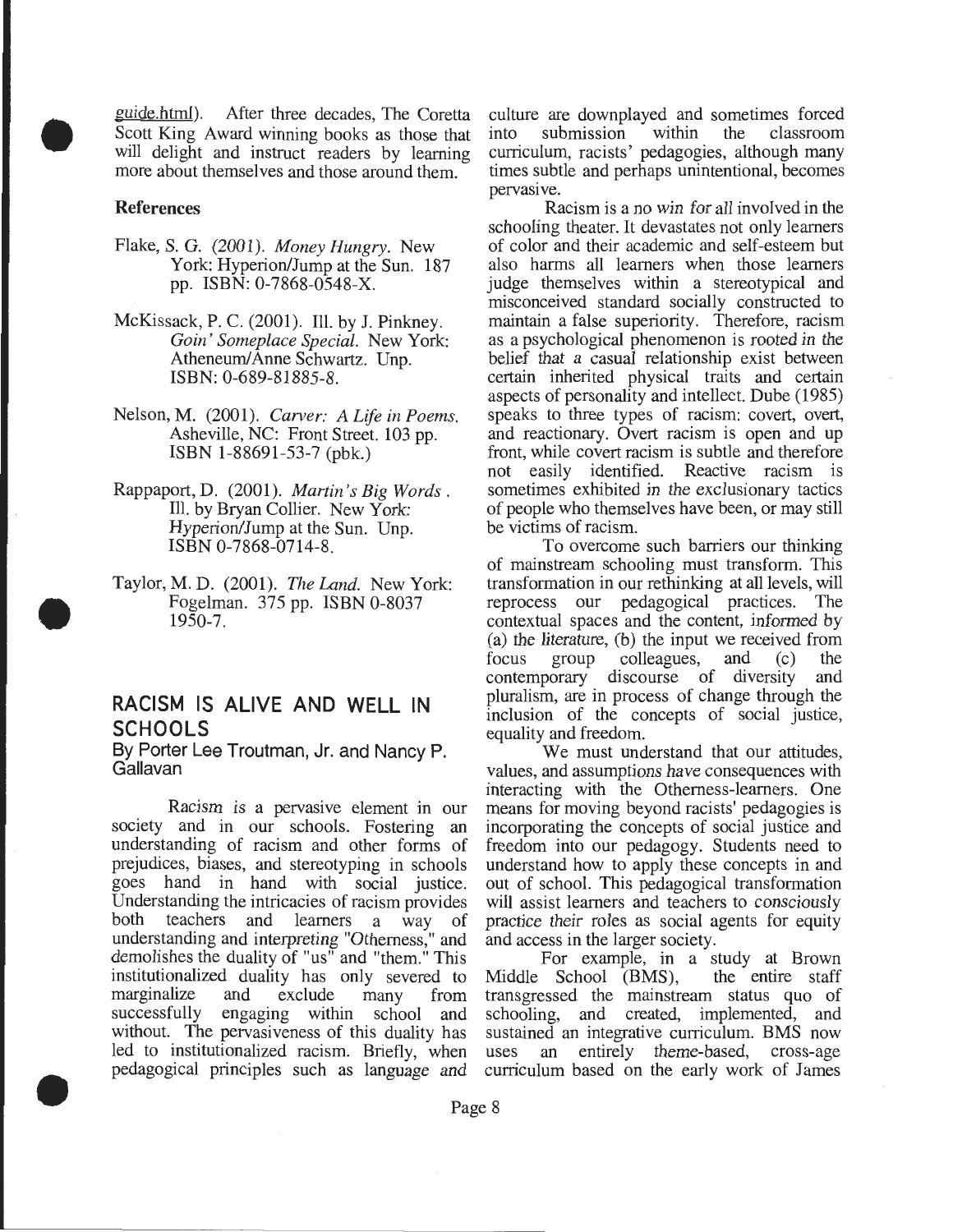Beane. Social justice education begins to bridge and heal the rift caused by racist beliefs that one group is superior to another and that racial equality does not exist.

• Rethinking social justice includes interdisciplinary subject matter that analyzes and critiques multiply forms of oppression (i.e., racism, sexism, classism), and a set of interactive, experiential pedagogical principle that help students understand the meaning of social differences and oppressions in their personal lives and the social system. The goal of social justice education is equitable and accessible participation of all groups in a society mutually shaped to meet the collective needs of those who construct a working democracy.

#### Footnotes

•

•

1 Powell, Skoog, & Troutman, 1996

2 Ballenger, 1992; Contreras & Lee, 1990

3 Haynes, Sells, & Ross, 1999; Tatum, 1996

4 Giroux, 1996; Greene, 1993

5 Powell, Skoog, & Troutman, 1996

6 Reported by James Beane, 1993

7 Bell, Adam, & Griffin 1997

#### **SCIENCE FOR ALL**  By Aimee Govett

Since 1983, when "A Nation at Risk" was published, this nation has established as a goal that all students should achieve scientific literacy. This battle cry for science education reform embodies both excellence and equity.<br>We all have a stake in this. Scientific literacy We all have a stake in this. has become a necessity for everyone in order to make choices every day in a world filled with the products of scientific inquiry. There are many levels of understanding of the nature of science and scientific processes. All of our children are capable of some level of understanding that entails creative and critical thinking, reasoning, decision making, and problem solving.

Although African-Americans and Hispanics comprise almost 25 percent of the U.S. population, they earn only 13 percent of the U.S. science and engineering bachelor degrees, and only 7 percent of the doctorates (Rey, 2001). Of the more than 1,800 living Of the more than  $1,800$  living scientists elected to the National Academies of Sciences, only two are African-American. Since 1901, there have been over three hundred recipients of the Nobel Prize in science and only nine of those individuals have been women. There is much more evidence that exists about the incongruities and lack of balance in the scientific community that all points to the rationalism of targeting females, minorities, and those of other cultures in science education.

So how are we going to do this? If we all agree that it's important, we must devise a way to accomplish this effectively regardless of age, gender, cultural or ethnic background, disabilities, aspirations, or interest or motivation in science. The most common strategy in recent years has been to recruit more minorities into science classes. However, these "add minorities and stir" programs are not successful because they place the responsibility of reform on those already marginalized by science. Marginalized students are not the problem; the system that marginalizes them is the problem.

One of the great myths about science is that it is largely a product of western civilization, with little or no contribution from other cultures and civilizations. Islamic science, China and India rarely get a mention in K-12 science textbooks or even in the history and philosophy of science taught in higher education. There have been two important studies that could and should influence how we teach science. The *Introduction to the History of Science* (1927- 1948), written by George Sarton, is largely devoted to science in Islam, which has made a tremendous contribution to Western science. Joseph Needham wrote a massive multi-volume study *(Science and Civilization of China,* 1954) of how Western science would be inconceivable without China's highly developed and sophisticated culture of science. In recent years, there have been many gender studies that address the tremendous contributions of forgotten women of all cultures in the history of science. (Mary Belensky, Evelyn Fox Keller, Nona Lyons, Marilee Mayberry, Sharon Bertsch McGrayne, the Sadlers, Lisa Yount and many more).

Page 9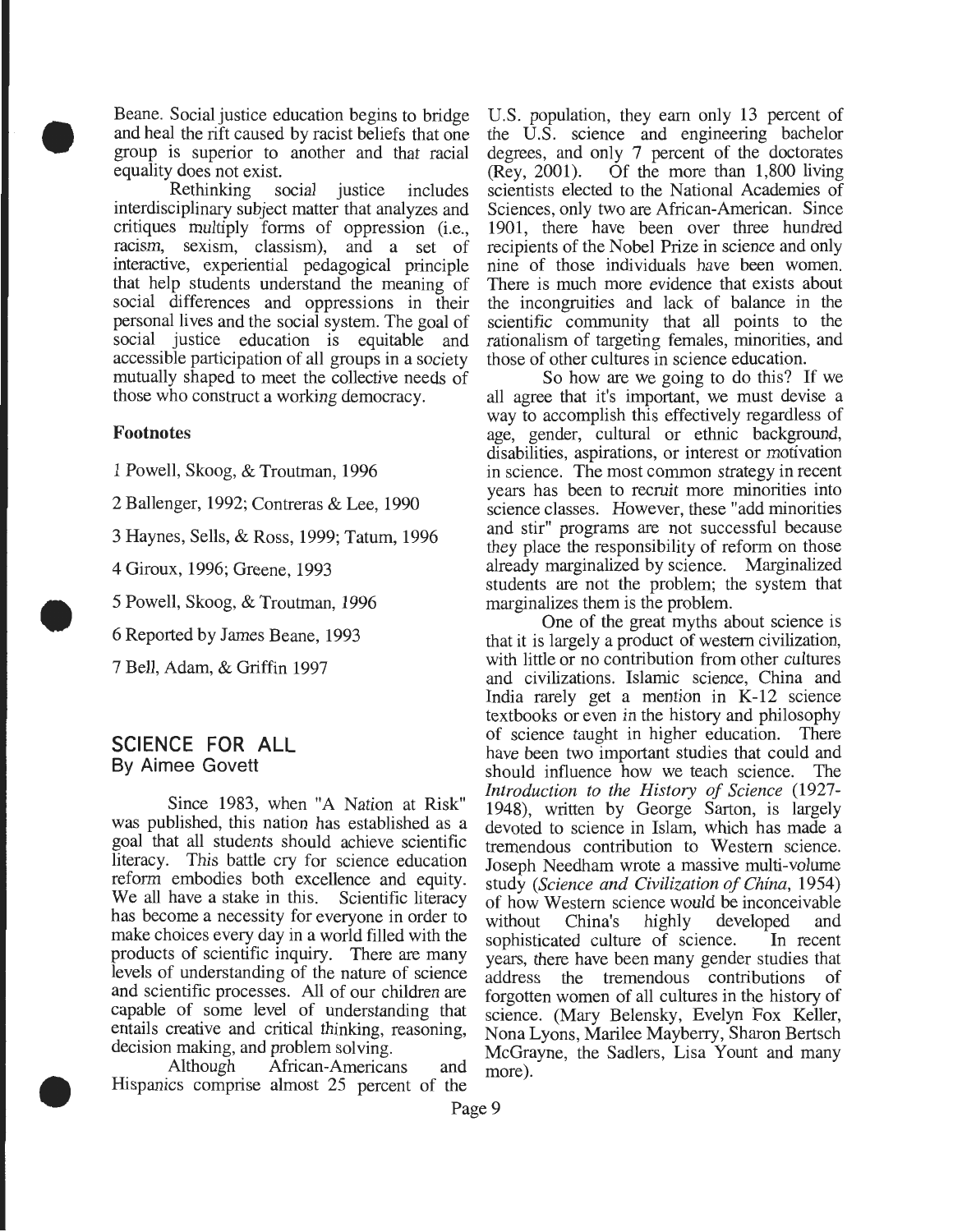We should all be concerned about the lack of diversity in science. As late as 1993, President Clinton signed legislation requiring the National Institute of Health to include women and minorities in all their clinical studies. Before this federal policy, scientists and science teachers often lacked data for a variety of important phenomena that affect women and minorities and the public was not aware of or was misinformed about health issues that impacted them. We must dedicate ourselves to making courses, curricula, and classrooms more equitable and accessible to marginalized students: females, minority students, students with disabilities, and students from poor socioeconomic backgrounds. We must remove the structural, institutional and pedagogical barriers so those students feel invested in and capable of succeeding in science.

•

•

•

An article in *Science* on trends in undergraduate education (Rey, 2001) reported several successful diversity programs that level the playing field for women and minorities in academic science. At the University of California (UC) Berkeley, the Biology Scholars Program targets women and underrepresented minorities in science. The science education comprehensive programs at the University of Maryland, Baltimore County (UMBC) and Yale University have had considerable success over the last decade. According to Rey, an institution must be committed to putting an effective program in place with all the money and resources that that entails. The institution must also develop "system smarts" such as recognizing that students may come from cultural backgrounds that frown on questioning authority. The discipline of science and the culture of science require students to speak out and defend their position. It is also the nature of science that the study and the practice of science is done collaboratively in groups. We need to restructure our traditional science courses to reflect this. Students benefit from study groups and need this to be formalized so that the groups are mixed and not simply informal groups of friends. Yale uses formalized study groups as the cornerstone of their Science, Technology, and Research Scholars (STARS) program. We have to find practical means to remove social and cultural barriers to science education for all.

In concluding (if you had the patience

and interest to read this far), I would like to make a request of any of my colleagues. Who would like to help me reform the science education program to include and encourage underrepresented students both in the secondary and elementary education fields as well as in the content areas? We all benefit from science for all. The following lists and describes organizations that are addressing some aspects of this issue.

A. The Foundation for Science and Disability (FSD) was founded in 1975 as a nonprofit organization. FSD has the following goals:

• to promote the integration of scientists with disabilities into all activities of the scientific community and of society as a whole and

• to promote the removal of barriers in order to enable students with disabilities to choose careers in science.

FSD is a professional link among education, employment, science, and individuals with disabilities. The Student Award Program of FSD helps to increase opportunities in science, engineering, mathematics, technology, and premedical/dental areas for graduate or professional students with disabilities.

Requests for further information or membership should be addressed to: Dr. Ed. C. Keller, Jr., West Virginia University, Morgantown WV 26506 - 6057.

B. About SESD: Science Education for Students with Disabilities, associated with the National Science Teachers Association (NSTA).

SESD exists to promote and advance the teaching of science and the development of curricula and instructional materials for students at all levels, with any manners of disability in the learning process.

The Goals of SESD are:

1. To disseminate information concerning the development of science materials and strategies for accommodations for students with special needs;

2. To promote science as a variable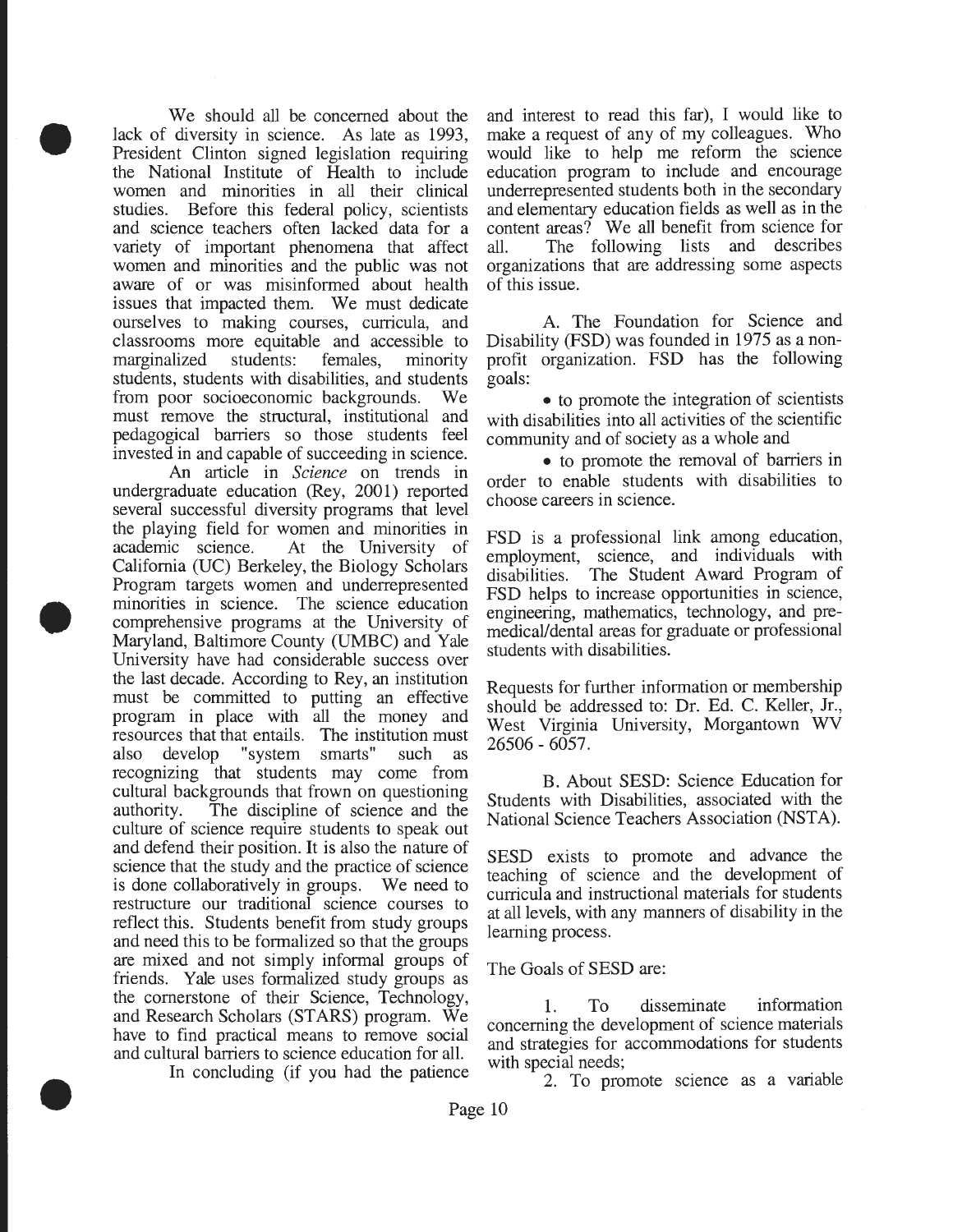career option for students with disabilities;

3. To develop publications that deal with science for students with disabilities;

4. To stimulate research related to the general area of science education for students with disabilities;

5. To collaborate with other organizations with similar purposes;

6. To utilize and work with technologies and strategies that impact both teachers and students with disabilities in the science learning environment.

C. Of course, the Council for Exceptional Children (CEC) has expressed the need for Math and Science teachers that can serve as role models for a special population and are knowledgeable in the teaching and learning of science and mathematics in that special population.

#### Resources

•

•

•

DO-IT Disabilities Opportunities Intemetworking Technology http://www. washington.edu/doit/

National Science Foundation's Programs for persons with Disabilities (NSF-PDD) http://www.ehr.nsf.gov/EHR/HRD/pdd.asp

Rey, Camille Mojica, (2001). Making Room for Diversity. Science, vol. 293, pp. 1611 1612. http://www.sciencemag.org

Science Education for Students with Disabilities (SESD) http://www.as.wvu.edu/~scidis/organizations

#### **VISITING BRITISH SCHOOLS**  By Cynthia Hernon and Aimee Lee Govett

We would like to give a short description of what we observed and participated in during a trip to Sheffield, England this past January. We visited a private girls' school, Sheffield High School, in Sheffield and a state (equivalent to our public schools) school in a suburb of Sheffield (Kiveton). Both Dr. Aimee Govett and Mrs. Cindy Hernon are experienced<br>high school teachers. Aimee taught various l teachers. Aimee taught various<br>including biology, astronomy, sciences including biology, astronomy, environmental and physical sciences and Cindy taught mathematics. Aimee observed science classes and spoke to science faculty regarding their state curriculum especially in evolutionary studies. Cindy was able to observe 4 math classes and had a lengthy conference with the head of the mathematics department in both schools. She was interested in the mathematics curriculum, the use of technology in the teaching of math, and the placement of student teachers in mathematics. Our trip to Sheffield was funded by a grant from the National Science Foundation and a PT3 grant from the U.S. Department of Education. The goals of the trip were to examine the teaching of evolution in the British secondary schools and to study the use of technology in the teaching of mathematics.

During the visit to Sheffield High School we observed a Biology class taught by Mrs. Birkhart, visited the art class of Miss Gabby Hanlon, discussed the ICT program with Mr. Paul Cassidy, and met with Maths Head Mrs. Goodwin. Mrs. Birkhart conducted a tour of the school buildings and provided an insight into the unique programs and opportunities at Sheffield High School. The staff and the Sheffield High School. students were so kind and treated us like visiting dignitaries. (We did feel like school inspectors at times.)

The new curriculum materials in Great Britain include many mandated lessons looking at science as a body of facts and not as a process-oriented search for knowledge. The process-oriented search for knowledge. government now more closely regulates the mathematics teaching environment in Great Britain, than ever before. The math and the science teachers have always had to focus on teaching to the contents of the 0-level and Alevel tests, but now how they teach is regularly scrutinized. Both the math and science teachers and the university professors described the same situation. This seems to correlate with the American use of proficiency tests, benchmarks for individual subjects, and the current teach-tothe test environment in the public schools. Test results are reported in the newspapers in Great Britain and have the same power to reflect on the quality of work being done by teachers in the individual schools.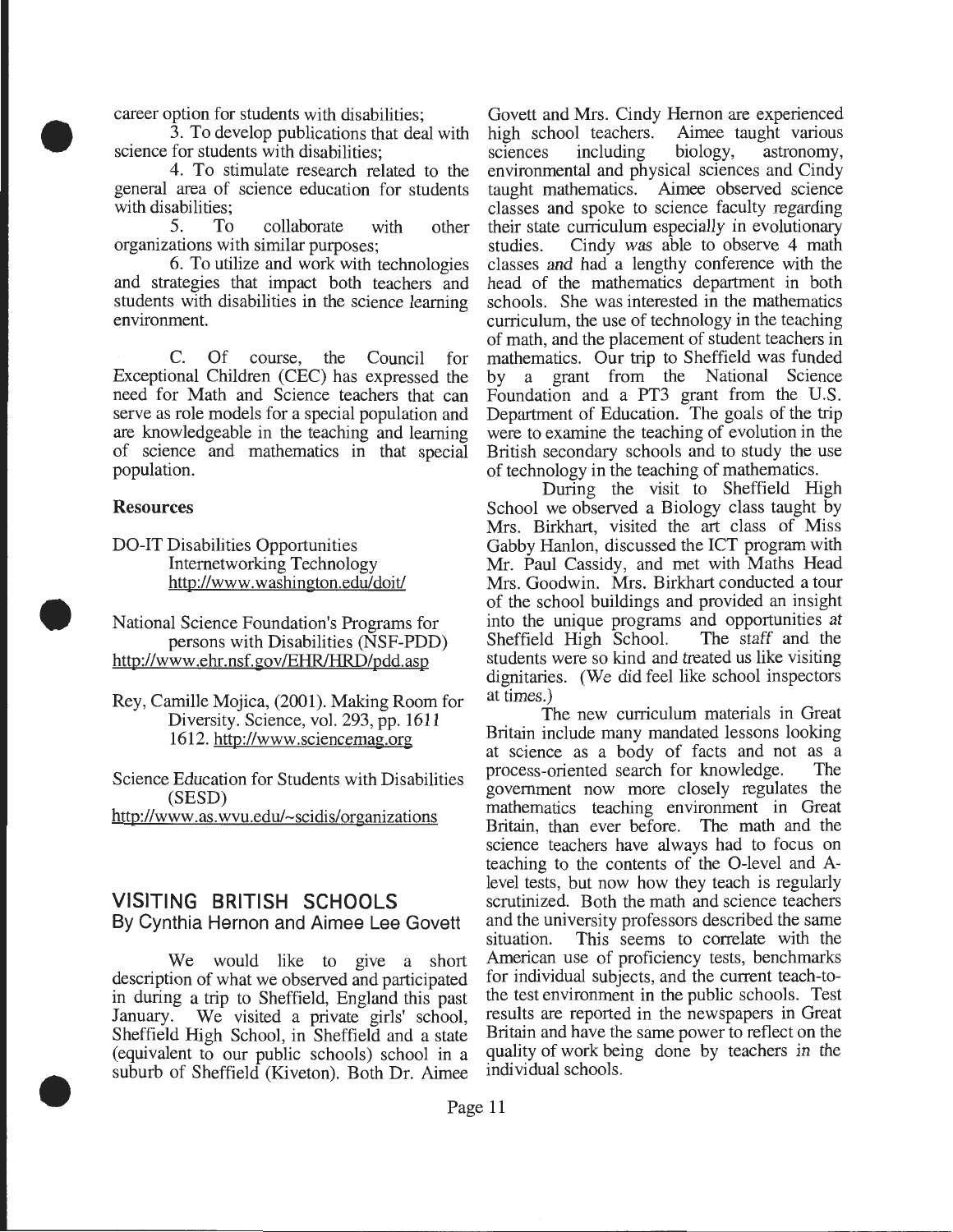We were very surprised that the British schools are dealing with similar problems regarding the implementation of technology in the teaching of mathematics. The mathematics exams administered at the end of year 11 have two parts. One part requires the use of a calculator and one part does not permit the use of a calculator. Basic scientific calculators were allowed in the year 11 class that I observed. There were no computers in any of the mathematics classrooms, but they were available in the department offices and faculty lounge. There is virtually no integration of technology in the science classrooms in either of the two schools. Each of the schools had computer labs for instruction in technology and these labs were also available for individual teachers to bring classes in for instruction. The teachers in both schools worked well together and respected their colleagues, but still functioned in the typical isolated manner of secondary subject matter specialists. The science departments had separate department heads for biology, chemistry, and physics. There was evidence of very little collaboration.

•

•

•

It was an experience in culture shock in many ways. Very few state schools in America require that students wear uniforms, so that was the first significant difference for both the private girl's school and the state school. The American high school typically has only four grade levels, which are the equivalent of Britain's Year 9, 10, 11, 12, and 13. British secondary schools also house Years 6, 7, and 8. Our school day runs from  $8:00$  to  $2:00$  p.m. with a one half hour for lunch in the Middle School and the high school day runs from 7:00 to 1:30 p.m. with a 30-minute lunch. We really enjoyed the one-hour lunch but the school day was extremely long.

American high school students typically only take six different classes in one school year; unlike the 8 to 10 courses the upper level students take in England. Britain has a national curriculum. In America, each state has the responsibility of setting curriculum standards and determining whether to require a state proficiency examination for high school graduation. We do not have a national test equivalent to the General Certificate of Secondary Education (GCSE, formerly known

as 0-levels). However, most of the fifty states require that students pass a basic proficiency examination in mathematics, English, and reading to receive a high school diploma. Some states require additional tests in science, citizenship, or social studies. A student who does not pass the proficiency test receives a Certificate of Attendance. Our college-bound students take either the SAT or ACT test which is comparable to their A(advanced) - levels. These tests are constructed and administered by private corporations not the government as in Britain.

The Sixth form students in the United Kingdom sit for A-level exams. American<br>students can take Advanced Placement students can take Advanced Placement Examinations in Calculus, English or American Literature, Biology, Chemistry, Statistics, Art, foreign languages, and most other subjects. American students can choose to take Advanced Placement exams in one subject or multiple subjects which count for college credits, similar to the British system of awarding academic semester credits and admitting students with high scores to advanced standing. American students can earn up to a year of college credit with good scores on 5 to 6 subjects. This appears to be equivalent to high scores on the Alevel exams, which permits students in the United Kingdom to complete college in 3 years.

American high schools are predominantly coeducational. There are a few private schools that serve only girls or only boys. Other unique features of the British schools are the assembly every morning and the pastoral responsibilities of the teachers. American teachers informally guide and advise students about their academic programs and personal issues, but each student has an assigned counselor who is formally charged with preparing the student schedule and addressing individual problems. American high school students are not required to take a foreign language, unlike the English students who are tested in a foreign language on the GCSE.

One of the most significant differences is the size of the school population in the UK secondary schools, only 800 to 1500. Most American high schools are much larger. The average high school in Las Vegas has from 2,500 to over 3,000 students. However, the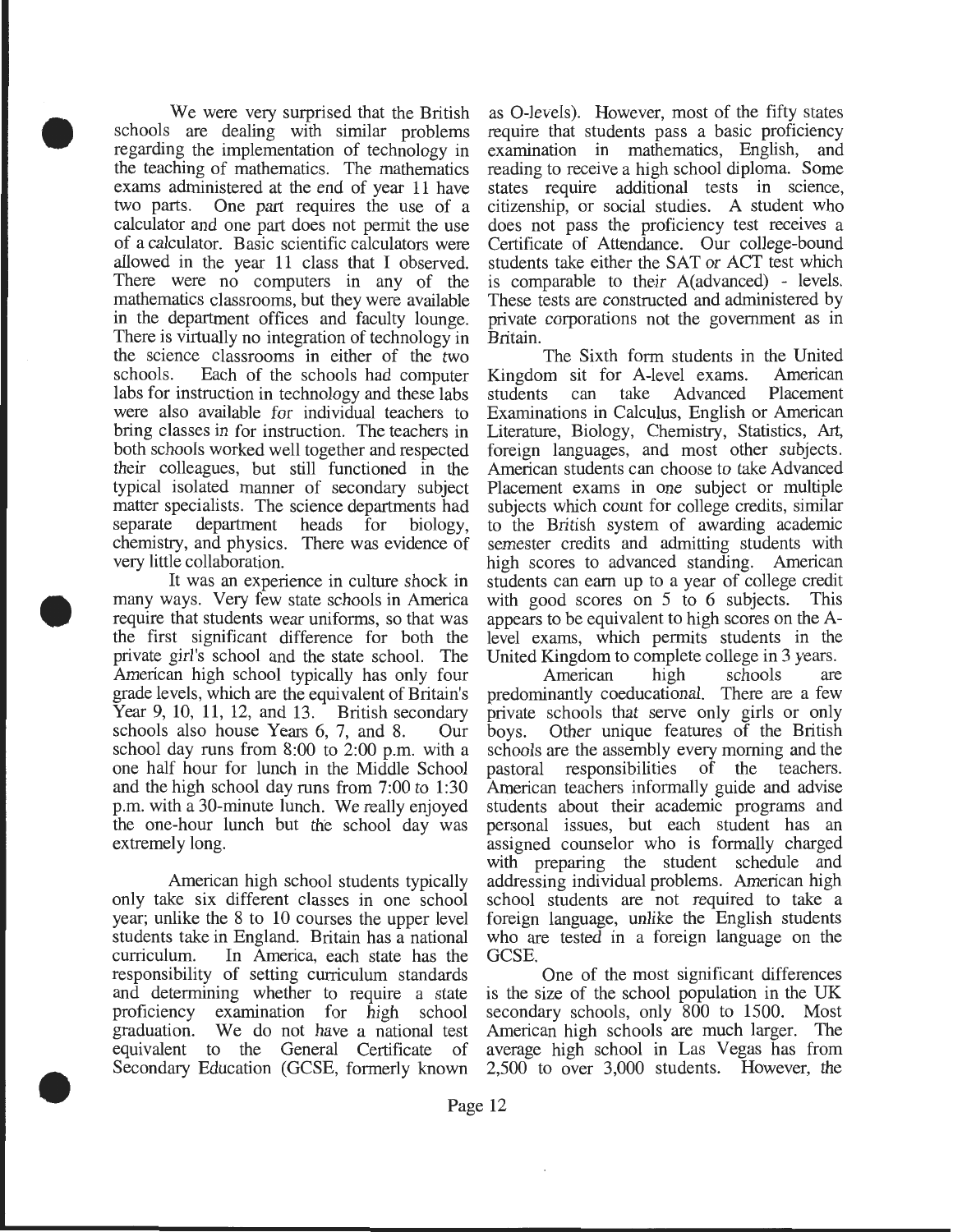population of Las Vegas has been growing at the rate of over 2,000 people a month for the past ten years. We are one of the fastest growing cities in the United States with the fastest growing school district.

•

•

•

The one area where the two school systems are similar is in the teaching of technology. The courses in the American The courses in the American schools that are comparable to ICT are called Computer Applications. We have computer labs similar to the ones at Sheffield. It was an eerie feeling to walk into your computer lab and see the Gateway computers arranged in the same way as the computer labs in our high schools. Another aspect of technology that is the same is the use of mobile or cellular phones. As we walked back to our hotel we saw Sheffield students getting mobile phones out of their bags and calling their friends. It is the same with teenagers here.

We must conclude with the observation that British school trips are to very exotic and exciting locations. The trips to Quito, the Galapagos, the French Alps, and St. Petersburg are quite different than our usual school trips to Disneyland, Magic Mountain (much like the American Adventure), and Brian Head in southern Utah for skiing. Lots of other comparisons can be made but we will save that for future trips (many we hope).

**ETHICAL CONSIDERATIONS CONCERNING ASSISTIVE TECHNOLOGY**  By Monica Brown, Tom Pierce, and Kyle Higgins

Education is rife with ethical problems. Problems concerning how to treat individual students, how to ensure equal educational opportunity for all, how to respect the views of parents, how to deal with colleagues, and how to do all these while maintaining one's personal integrity and allegiance to the practice of education (Howe & Miramontes, 1991). Except for the formation of ethical codes (Council for Exceptional Children, 1983), it is probably safe to say that the ethics of providing services to children with disabilities has received very little attention---either as a field of ethical inquiry or as a topic in teacher education.

Today in the United States all children have a right to attend public school. Each state has a legal obligation to provide a free, appropriate education to all children regardless of their race, economic level, ethnic group, gender, skill level, or disability. For children with disabilities, this right came later than it did for other groups. It was not until the passage of the Education for All Handicapped Children's Act (EHA, P.L. 94-142) in 1975 that a free,<br>appropriate education for children with appropriate education for children with<br>disabilities became a right and a reality. P.L. disabilities became a right and a reality. 94-142 mandated that: (a) children/youth with disabilities be educated in the least restrictive environment (LRE); (b) to the greatest extent possible, children/youth with disabilities be educated with children who did not have disabilities; and, (c) each child/youth with a disability has a written individual education program (IEP).

In 1990, P.L. 94-142 was renamed the Individuals with Disabilities Education Act (IDEA, P.L. 101-476). The intent of this Act was to reaffirm the commitment of the government to support the appropriate education<br>for children/vouth with disabilities. IDEA for children/youth with disabilities. upheld the major provisions of P.L. 94-142, but added significantly to the provisions for very young children with disabilities and for the preparation of students with disabilities to transition out of high school into adulthood.<br>The Individuals with Disabilities

The Individuals Education Act Amendments of 1997(P.L. 105- 17) were signed into law in June 1997. This Act reauthorized IDEA and added a number of new provisions. Several of the provisions are important for educators (general and special) who provide services to students with disabilities in general education. Recognizing that most students with disabilities spend the majority of their time in the general education classroom, IDEA-1997 placed greater emphasis on student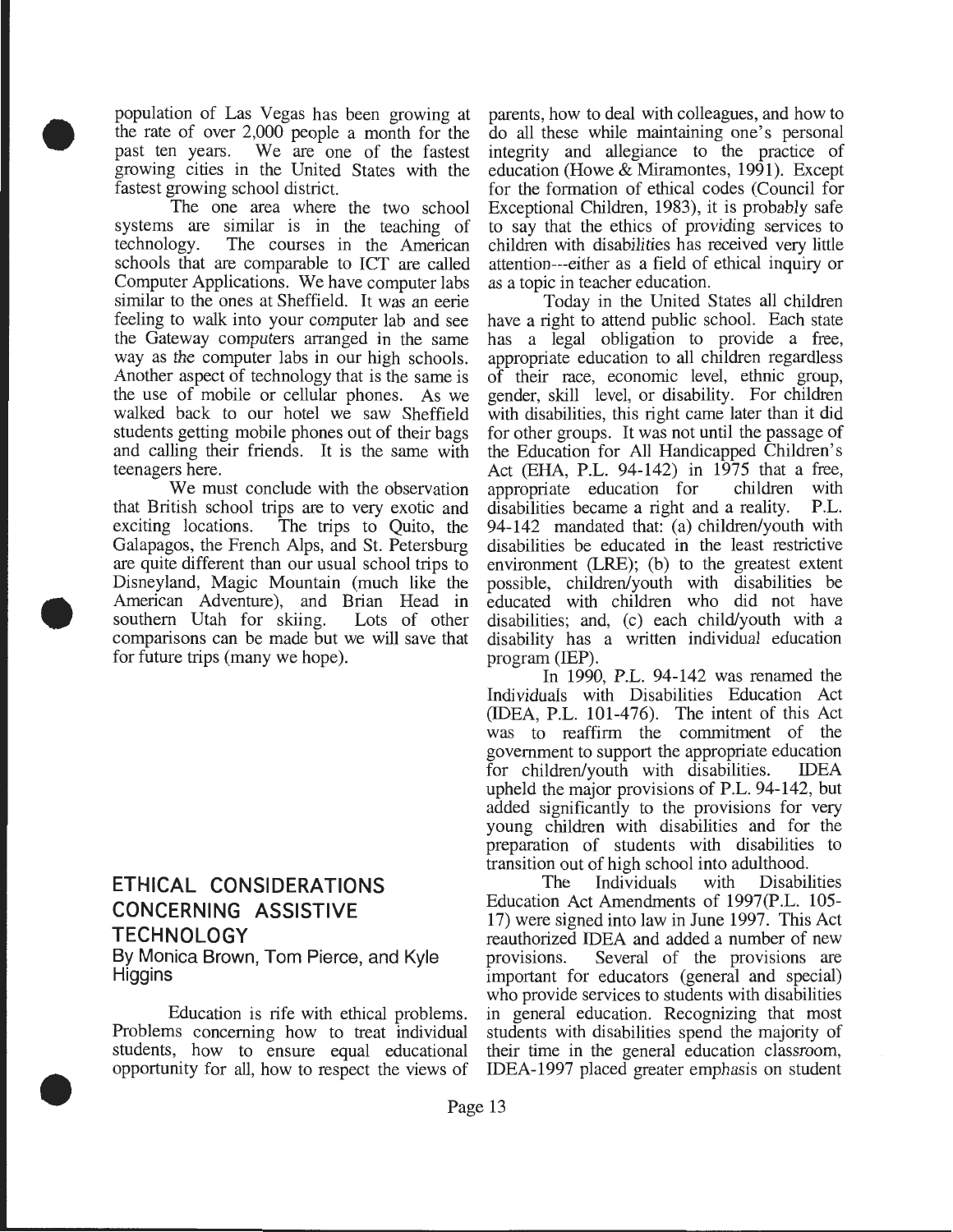participation in the general education curriculum than did past Acts. For instance, the IEP now must encompass student goals and objectives for general education as well as special education and the general education teacher must be a full participant in the writing and implementation of the IEP.

•

•

•

IDEA-1997 also mandated that assistive technology (AT) be considered when developing the IEP for a student with a disability. However, because of the lack of knowledge possessed by members of the IEP team (e.g., administrators, special educators, general educators, parents, and students), the team often is unprepared to implement this statute effectively. Sometimes, teams erroneously conclude that AT devices are too expensive, are not available, or will not address the identified purpose. Typically, school districts also are unprepared to provide technology support to the IEP teams as they attempt to address the AT issue (Todis & Walker, 1993). The reality is if a student needs technology-related assistance and that need has been documented in the IEP then the student is entitled to AT devices and services through the local education agency or statewide system (Turnbull & Turnbull, 1998). These AT services may range from a simple device (e.g., an adapted spoon) to computer to a complex device (e.g., a digital environmental control system). Educator or administrator lack of knowledge or confusion is not an excuse for the IEP team's failure to consider assistive technology in the education of students with disabilities (IDEA-97).

Zabala and Bowser (2000) identify the major reason for the paucity of AT knowledge as the lack of university training provided to general educators, special educators, and administrators concerning assistive technology. Only five universities in the United States (University of Kentucky, University of Connecticut, University of New Mexico, University of Nevada Las Vegas, and California State University at Northridge) have been<br>proactive in providing comprehensive in providing comprehensive educational AT programs and/or courses. However, these programs are typically at the graduate level and usually involve special educators or ancillary personnel (e.g., speech pathologists, occupational therapists) rather than general educators or administrators.

The sad reality is that the majority of education (general or special) and school administration graduates in the United States have absolutely no knowledge concerning the assessment of assistive technology needs, the provision of appropriate assistive technology/services, or the methods by which to access medical, educational, or insurance funds to pay for it (DeWitt, 1991; Wallace, 1995). Even sadder is the fact that colleges of education have not moved to rectify this deficit.

Compounding this lack of preservice and/or graduate level training is the lack of inservice training being provided to educators and administrators once they have entered the profession (Todis & Walker, 1993). Only five states (Pennsylvania, Oregon, Texas, Georgia, and Wisconsin) have been active in the provision of assistive technology training for educators and administrators. Even when the training has been available at the state level, local school districts often have not accessed the training (Bowser, 1999).

This lack of training at the preservice and/or graduate level for educators (general and special) as well as for administrators has the potential to significantly diminish the quality of life and education for students with disabilities. The reality in our public schools today is that students with disabilities are not reaping the full benefits of technology integration in their education or their lives (Neuman, 1991; Riley, 1998; Sutton, 1991). An educator's or administrator's lack of know ledge in the area of assistive technology could impact a student beyond school into the areas of employment, livelihood, or independent living (Raskind, 1993; Raskind & Higgins, 1995). Thus, decisions made, or not made, while a student with a disability is still in school have a life long implication. Equal access to education should not be restricted by difficulties in the ability to access and utilize educational technology-- simply because those making the decisions lack the appropriate information to make an informed decision. All involved in the decision making process must realize that physical access does not equal learning access---for many students with disabilities, assistive technology is needed to provide access to learning.

As Colleges of Education embrace new technologies, they must realize that the provision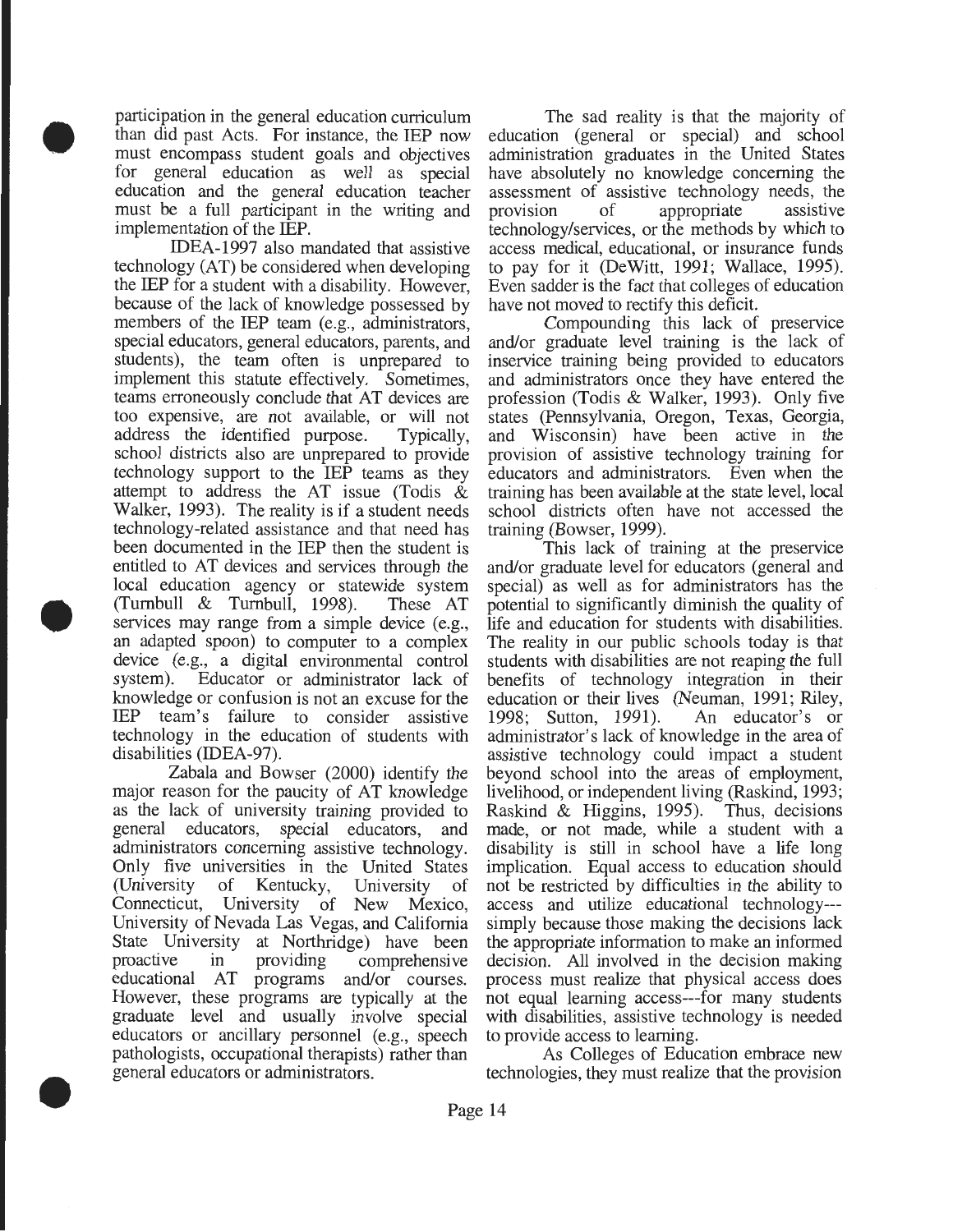of mono faceted training for faculty, preservice and graduate students, and administrators that does not include adequate education concerning assistive technology for students with disabilities becomes a question of ethics. By focusing on only one facet of technology use, colleges reinforce the notion that technology is for one group of people and not for those who might need a puff switch, head switch, large type, or adapted keyboard. As Colleges of Education begin to make progress concerning the integration of technology into everyday classroom instruction, consideration must be made to include a focus on students with disabilities, their instructional needs, and the assistive technology available to meet those needs. This is not just a consideration that is mandated by law, but one that should be mandated by our ethics as educators.

For further information concerning Assistive Technology:

http://jset.unlv.edu http://www .cast.org http://trace.wisc.edu http://www .closingthegap.com http://www .abledata.com http://www .csun.edu/codtraining http://www.tamcec.org http://atoms.uwm.edu http://natri.uky.edu

#### **References**

•

•

•

- Bowser, G. (1999). *Access now participant survey.* Unpublished data. Roseburg, OR: Oregon Assistive Technology Program.
- DeWitt, J.C. (1991). The role of technology in removing barriers. In J. West (Ed.), *The Americans with Disabilities Act: From policy to practice* (pp. 331-332). New York: Milbank Memorial Fund.
- Howe, K.R., & Miramontes, O.B. (1991). A framework for ethical deliberation in special education. *Journal of Special Education, 25* (1), 7-25.
- Neuman, D. (1991). Technology and equity. Syracuse, NY: ERIC Clearinghouse on

Informational Resources. (ERIC Document Reproduction Service No. ED 339 400).

- Raskind, M.H. (1993). Assistive technology and adults with learning disabilities: A blueprint for exploration and advancement. *Learning Disability Quarterly, 16* 185-198.
- Raskind, M.H., & Higgins, E.L. (1995). Reflections on ethics, technology, and learning disabilities: A voiding the consequences of ill-considered action. *Journal of Learning Disabilities, 28* (7), 425-438.
- Riley, R. (1998). Technology and education: An investment in equity and excellence [Online]. Available: http://www .ccsso.org/techpol.html
- Sutton, R. (1991). Equity and computers in the schools: A decade of research. *Review of Educational Research, 61,* 475-503.
- Todis, B., & Walker, H.M. (1993). User perspectives on assistive technology in educational settings. *Focus on Exceptional Children, 26,* 1-16.

- Turnbull, H.R., & Turnbull, A.P. (1998). *Free appropriate public education* (5th Ed.) Denver, Co: Love Publishing. Wallace, J.F. (1995). Creative financing of assistive technology. In K.F. Flippo, K.J. Inge, & J.M. Barcus (Eds). *Assistive technology: A resource guide for school, work, and community* (pp. 245-260). Baltimore, MD: Brookes.
- Zabala, J., & Bowser, G. (2000). Quality<br>indicators for assistive technology
- Page 15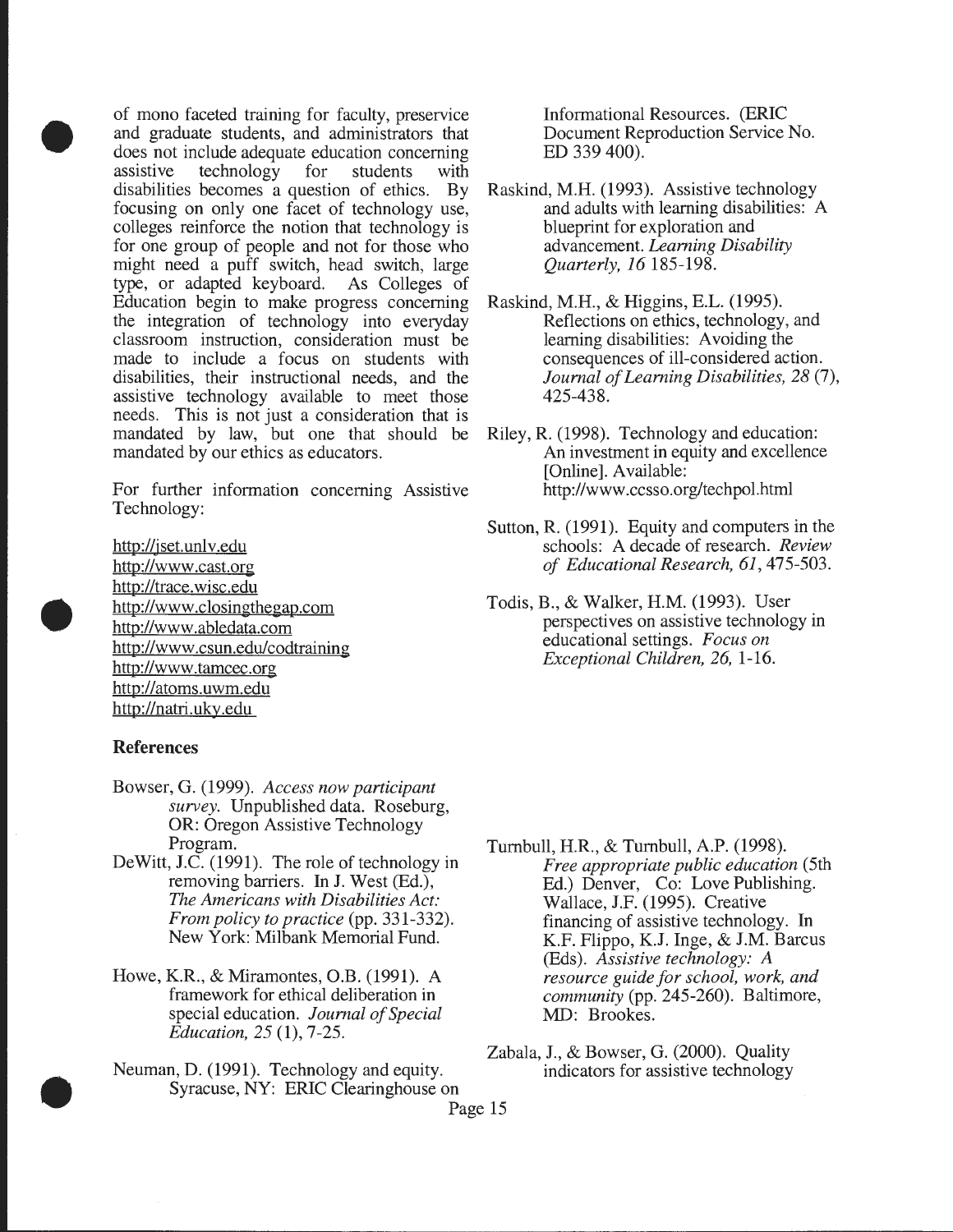services in school settings. *Journal of Special Education Technology, 15* (4),  $25 - 36$ .

#### WHO IS CARING FOR THE CHILDREN? By Nancy M. Sileo

•

•

•

Recently there have been a number of media campaigns/programs focusing on children in the foster care system and those available for adoption. The children's voice and choice in these campaigns/programs seems to get lost in the glitter and glamour of the media presentation. Here are some facts to remember about children in the foster care system and those available for adoption through pubic agencies in the United States (U.S.).

#### Number of children in foster care in the U.S.: 581,000

Ages of children in foster care in the U.S.?

| Under 1 Yr         | $4\%$   | 23,396      |
|--------------------|---------|-------------|
| 1 thru 5 Yrs       | $25\%$  | 43,268      |
| 6 thru 10 Yrs      |         | 26% 150,574 |
| 11 thru 15 Yrs 28% | 164,134 |             |
| 16 thru 18 Yrs 16% | 90,293  |             |
| $19 + Yrs$         | $2\%$   | 9,335       |

#### Placement settings of children in foster care?

| Pre-Adoptive Home         | $4\%$ | 22,484  |
|---------------------------|-------|---------|
| Foster Family Home        | 26%   | 151,864 |
| (Relative)                |       |         |
| <b>Foster Family Home</b> | 47%   | 274,100 |
| (Non-Relative)            |       |         |
| Group Home                | 8%    | 46,279  |
| Institution               | 10%   | 57,590  |
| Supervised                | $1\%$ | 4.979   |
| <b>Independent Living</b> |       |         |
| Runaway                   | $1\%$ | 7,886   |
| Trial Home Visit          | 3%    | 15,818  |
|                           |       |         |

#### A verage length stay for children in foster care?

| $< 1$ Month    | $4\%$ | 24,329 |
|----------------|-------|--------|
| 1 to 5 Mos     | 16%   | 94,044 |
| 6 to 11 Mos    | 15%   | 85,036 |
| 12 to 17 Mos   | 11%   | 65,014 |
| 18 to 23 Mos   | $9\%$ | 51,985 |
| 24 to 29 Mos   | $8\%$ | 43,918 |
| 30 to 35 Mos   | $6\%$ | 33,269 |
| $3$ to $4$ Yrs | 15%   | 85,128 |
| 5 Yrs or More  | 17%   | 98,276 |
|                |       |        |

#### Case goals of children in foster care?

| Reunify with Parent(s) $42\%$<br>or Principal Caretaker(s) |         |  |
|------------------------------------------------------------|---------|--|
| $5\%$                                                      | 26,368  |  |
|                                                            |         |  |
| 19%                                                        | 107,581 |  |
| 8%                                                         | 48,828  |  |
|                                                            |         |  |
| $6\%$                                                      | 32,960  |  |
| 3%                                                         | 17,608  |  |
| 18%                                                        | 105,084 |  |
|                                                            |         |  |
|                                                            |         |  |

#### Race/Ethnicity of children in foster care?

| Gender of children in foster care? |       |         |  |  |
|------------------------------------|-------|---------|--|--|
| to Determine                       |       |         |  |  |
| UnKnown/Unable                     | $7\%$ | 43,533  |  |  |
| Asian/PI Non-Hispanic 1%           |       | 6,109   |  |  |
| AI/AN Non-Hispanic                 | $2\%$ | 9,475   |  |  |
| Hispanic                           | 17%   | 98,396  |  |  |
| <b>Black Non-Hispanic</b>          | 39%   | 223,751 |  |  |
| White Non-Hispanic                 | 34%   | 199,735 |  |  |
|                                    |       |         |  |  |

Gender of children in foster care?

| Male   | 52% | 303,157 |
|--------|-----|---------|
| Female | 48% | 277,843 |

Parental rights terminated for all living<br>parents in FY 1999? 64,000 parents in  $FY$  1999?

Children adopted from the public foster<br>care system in FY 1999? 46,000 care system in FY 1999?

| Gender distribution of children adopted |     |        |  |
|-----------------------------------------|-----|--------|--|
| from the public foster care system?     |     |        |  |
| Male                                    | 50% | 22,951 |  |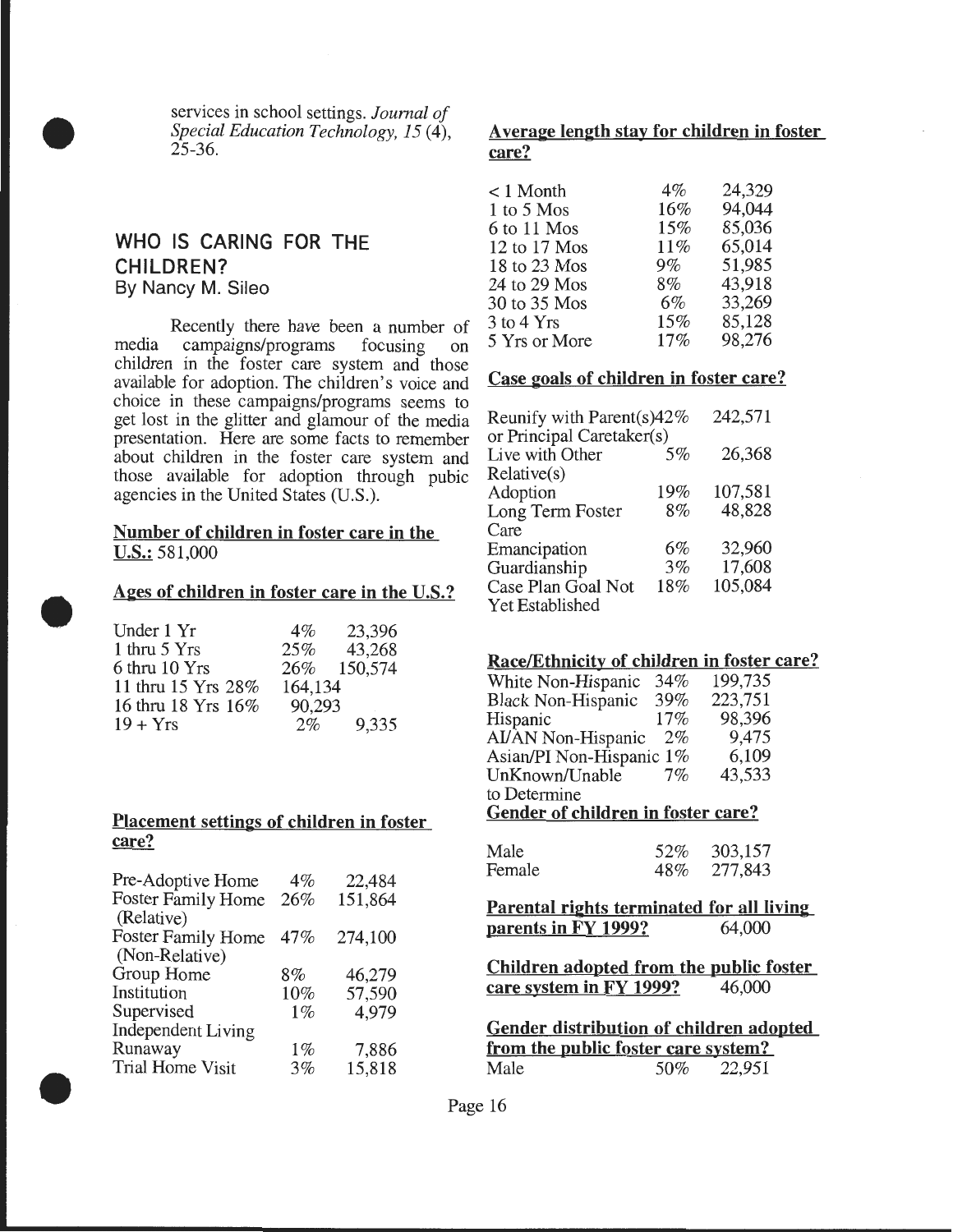•

#### Racial/Ethnic distribution of children

| adopted from the public foster care system? |       |        |  |
|---------------------------------------------|-------|--------|--|
| White Non-Hispanic                          | 38%   | 17,341 |  |
| Black Non-Hispanic 45%                      |       | 20,618 |  |
| Hispanic                                    | 15%   | 7,021  |  |
| Asian/PI Non-Hispanic 1%                    |       | 474    |  |
| AI/AN Non-Hispanic                          | $1\%$ | 100    |  |

#### Age of children when they were adopted

| from the public foster care system? |        |        |  |  |
|-------------------------------------|--------|--------|--|--|
| Under 1 Yr                          | 2%     | 831    |  |  |
| 1 thru 5 Yrs                        | 45%    | 20,708 |  |  |
| 6 thru 10 Yrs                       | $36\%$ | 16,498 |  |  |
| 11 thru 15 Yrs 15%                  | 7,021  |        |  |  |
| 16 thru 18 Yrs 2%                   | 901    |        |  |  |
| $19+Yrs$                            |        | 17     |  |  |

#### Proportion of the children adopted who are

|            | receiving an adoption subsidy? |        |
|------------|--------------------------------|--------|
| <b>Yes</b> | 88%                            | 40,423 |
| No         | 12%                            | 5,577  |

#### Source

•

•

Adoption and Foster Care Analysis and Reporting System (AFCARS) data submitted for the FY 1999. *U.S. Department of Health and Human Services, Administration for Children and Families, Administration on Children, Youth and Families, Children's Bureau, www.acf.dhhs.gov/programs/cb.* Interim Estimates for FY 1999 as of June 2001 (6).

# **LEST WE FORGET, VICTIMS OF HATE CRIMES** ...

**Abdo Ali Ahmend, 51 Reedley, CA Murdered September 29, 2001** 

**Kenneth Chiu, 17 Laguna Hills, CA** 

**Murdered july 30, 2001** 

### **Marcell Eads, 58**

**Wichata, KS Murdered june 28, 2001** 

## **Edgar Garzon, 35**

**Queens, NY Attacked August 15, 2001 Died September 4, 2001** 

### **Wagar Hasan, 46**

**Dallas, TX Murdered September 15, 2001** 

### **Willie Houston, 38 Nashville, TN**

**Murdered july 29, 2001** 

Page 17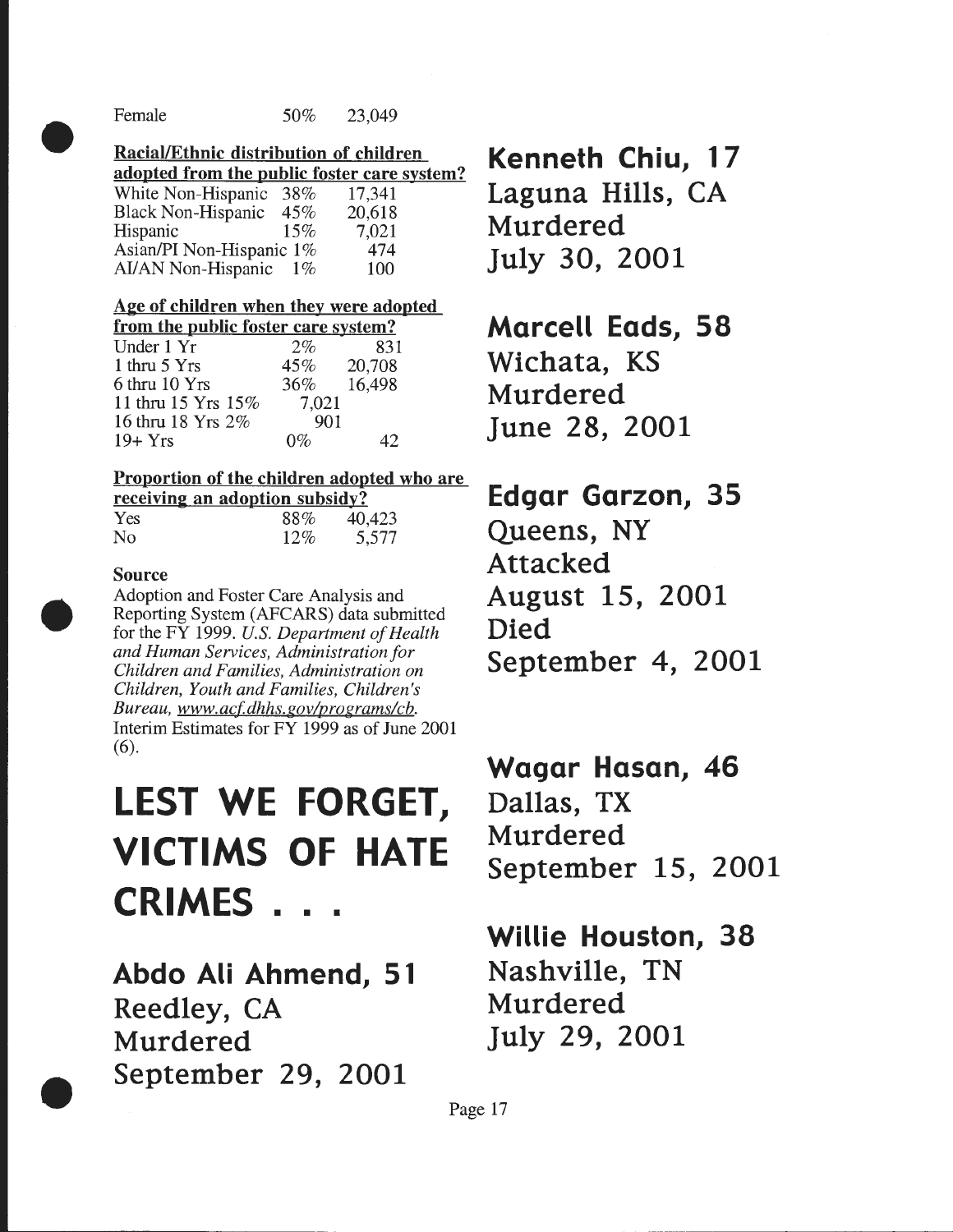• Adel Karas, 48 San Gabriel, CA Murdered September 15, 2001

> Anthony Martilotto, 39 Fort Lauderdale, FL Murdered july 26, 2001

Fred C. Martinez, Jr., 16 Cortez, CO Murdered june 16, 2001

Abdullah Nimer, 53 Los Angeles, CA Attacked October 3, 2001 Died October 4, 2001

•

•

Lorenzo (loni Kai) Okaruru, 28 Aloha, OR

Murdered August 26, 2001

Vasudev Patel, 49 Mesquite, TX Murdered October 4, 2001

Thung Phetakoune, 62 New Market, NH Murdered july 14, 2001

Gary Raynal, 44 Kansas City, KS Murdered late August 2001

Irving Sicherer, 76 Eventura, FL Murdered july 23, 2001

Balbir Singh Sodhi,49 Mesa, AZ Murdered September 15, 2001

Page 18